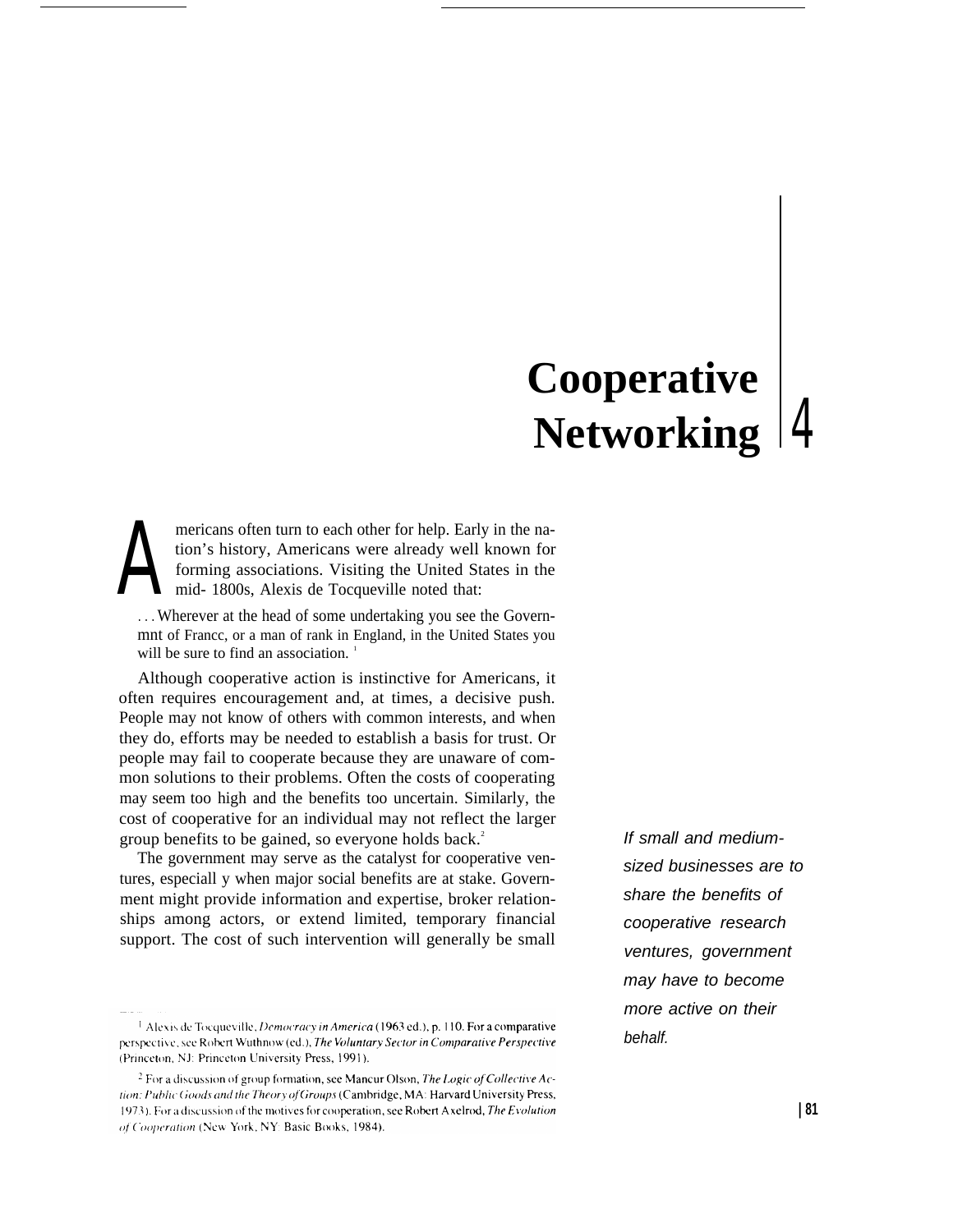compared with the potential gains. Policies based on such a strategy are also in keeping with the American preference for private, pluralist solutions.<sup>3</sup> By supporting cooperate private sector efforts, the chances are less that government action will interfere with the market.

Communication-related, networked activities are suited for this kind of government support. Being interdependent, net works require cooperation. Cost-sharing is often necessary because networking is capital intensive. In addition, although financial support may be needed in the early stages of network development and deployment, its need is 1imited because networks are general 1 y self-sustaining once they reach a critical mass. A number of policies based on a cooperative strategy might be adopted to provide for versatile and open networks, as well as widespread deployment and equitable access.

# **OPTION A: Foster the Development of Cooperative Networking Services To Support Electronic Commerce**

Traditional regulatory policies may prove inadequate in assuring the rapid, even, and ubiquitous deployment of advanced networking technologies. Some form of demand pooling, cost-sharing, or cooperative arrangement among users may be required. Government could support such efforts in a variety of ways.

Some industrywide organizations already operate cooperative joint networks. The insurance industry, for example, supports a number of cooperative efforts. The 10-year-old Insurance Value Added Network Services (IVANS) is a nonprofit organization that links agencies and property/ casualty companies to promote efficient, lowcost, insurance-related electronic communications. <sup>4</sup>Over the past 10 years, members and subscribers have saved more than \$72 million on voice and data communication services based on discounts of up to 48 percent. Even greater savings are expected in the future as the network expands to include the life/health insurance businesses. A second network, RINET (the reinsurance and insurance network) operates globally to foster the development of international electronic data interchange (EDI) standards for reinsurance, and to provide EDI service support for its members. RINET members are able to reduce their EDI costs by taking advantage of centralized resources that are specifically designed to meet the needs of a wide range of users with different levels of expertise. American subscribers are also eligible for rate reductions through IVANS.<sup>5</sup>

Firms in the textile industry are cooperating among themselves and with the federal laboratories to develop industrywide networking. In March 1993, leading firms from the textile/apparel industry joined with eight Department of Energy (DOE) laboratories to create the American Textile Partnership (AMTEX), a Cooperative Research and Development Agreement (CRADA) as provided for under the Technology Transfer Act of

<sup>&</sup>lt;sup>3</sup>In the United States, the supportfor voluntary, private sector associations was reinforced by a general suspicion of the state and preferences for market-based solutions. Although these values were often supported more by rhetoric than practice, they were greatly popularized by the progressive movement, which had its heyday in the late 1800s just at the moment when industrialization was primed to take off. Whereas in many other countries government actively sponsored the growth and development of business, in the United States industrial development was managed, directed, and financed primarily by the private sector. See, for discussions, Annemarie Hauch Walsh, The Public's Business: The Politics and Practices of Government Corporations (Cambridge, MA: The MIT Press, 1978), pp. 25-26; and David Vogel, "Government-Industry Relations in the United States: An O\ erview, " in Stephen Wi Iks and Maurice Wright (eds.), *Comparative Government-Industry Relations* (Oxford, UK: Clarendon Press, 1987), ch. 5.

<sup>4</sup>See Charles C, Ashley, "IV ANS: A Vigorous Decade, " Best's Review, May 1993, pp. 67-72.

*<sup>5</sup>RINET* is also linked<sub>to</sub> the Brokers and Reinsurance Markets Association, the Reinsurance Association of America, and the London Insurance Market Network through Joint Venture, an in itiative that seeks to develop a common set of standards for the transmission of reinsurance information based on the U.N. Electronic Data Interchange for Administration, Commerce and Transport (EDIFACT) conventions. RI NET will work with I VANS in the United States to implement these standards. See Kathrine Huelster, "ED] Initiative Launched for Reinsurers and Brokers," Best's Review, May 1993, p. 68.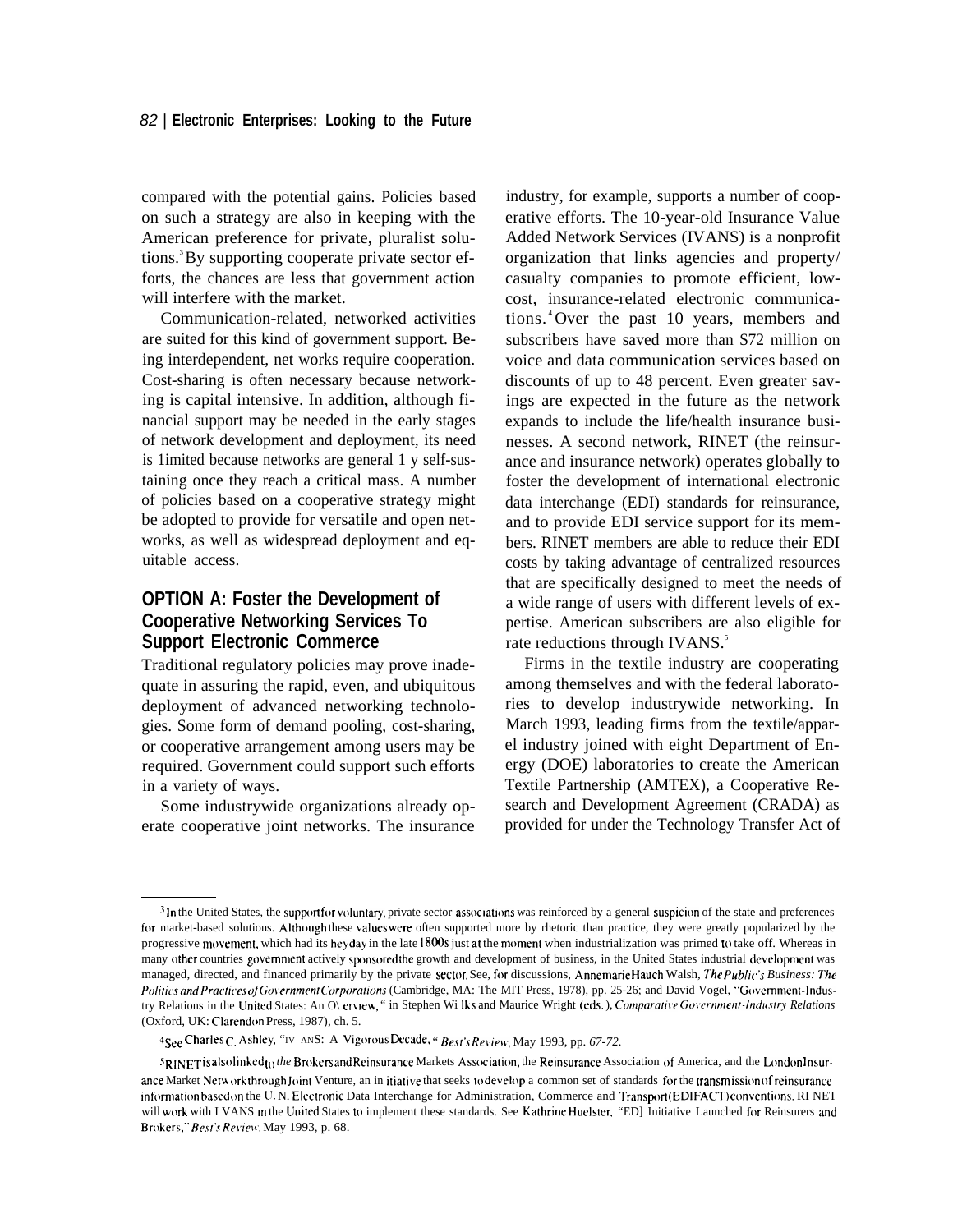1986. <sup>o</sup>One of the five undertakings included in this collaborative venture is the Demand Activated Manufacturing Architecture (DAMA) project. This project will use the expertise, technology, and demonstration/prototyping capabilities available in DOE's national laboratories to design, develop, and implement an information technology infrastructure for the 26,000 companies comprising the textile industry. Using this network to share and access industrywide production and sales data, the industry hopes to enhance its competitive position in the global marketplace. <sup>7</sup>The federal laboratories are considered essential to the program not only because of their expertise, but also because they are nonpartisan, allowing an industrywide focus. In addition, the project will benefit from \$25 million in funding from DOE.

Several major banks are also taking advantage of the opportunity to establish CRADAs with the federal laboratories.<sup>8</sup> Through the Financial Services Technology Consortium, a nonprofit organization that includes a number of universities, these banks will collaborate with four major laboratories to develop standards and technologies to support online banking. Priority items include network security and the response-rate and bandwidth issues associated with large-scale file transfers. For banks, the cost of participating is \$30,000. Project funds will be matched by federal funding. $\degree$ 

To date, small and medium-sized firms have benefited far less from these kinds of collaborative initiatives. These businesses often lack the financial and administrative resources and leadership necessary to rally participants, locate the expertise, package a project proposal, and pilot it through the appropriate channels to gain government approval. Even large businesses, for example, have found that the road to a CRADA is costly and paved with bureaucratic obstacles. <sup>10</sup>Moreover, with the laboratories' focus on advanced technology applications, they may be unsuited to meet small businesses' most pressing needs. Small businesses may also have less incentive to work together than large ones, Because there are fewer to share the rewards. a few large businesses are more likely to see a return on their investment—and hence take action—than are many small businesses.<sup>11</sup>

If small and medium-sized businesses are to gain the benefit of collaborative networking. incentives and brokering will be required. In some cases, large firms within an industry can provide sufficient leadership. However, where the sharing of proprietary data is involved and there is a potential for small firms to become "locked into" a net-

<sup>&</sup>lt;sup>6</sup>Included in the industry consortia, for example, are Cotton Inc., (TC)<sup>2</sup>, and the National Textile Center. For discussions, see Jack Schultz, "A Look at AMTEX, " Stores, May 1993, p. 10;" AMTEX Announces First Funding and Project," Textile World,  $y$ ol. I 43, No. 9. September 1993, Law rence A, Christiansen. Jr., "CWP. QR and now AMTEX," *Textile World*, vol. 143, No. 4, April 1993. p. 15,

The proposed tasks include 1) development of the  $[\sim]$  erall concept and vision for the industry's demand-activated manufacturing architec  $ture: 2)$  development and implementation of a communication infrastructure to serve as the backbone; 3) definition and implementation of industry access tools; 4) definition and implementation of industry analysis tools; 5) definition and implementation of an "industrywide" model: and 6) public outreach to the industry.

<sup>&</sup>lt;sup>\*</sup>Among the banks are Citibank, Chase Manhattan, Chemical Bank, Bank of Boston, Bank of America, Huntingdon Bancshares of Colum bus, OH, and Nationsbank of Charlotte. NC. The labs participating include Lawrence Livermore, Los Alamos. Sandia, and OakRidgc National Laboratories. See "Banks Eager To Participate in Interactive Information Highway," Meal/a Week, Jan. 19, 1994, p. 8.

<sup>9</sup> lbid.

<sup>10</sup> See, for a discussion, U.S. Congress, Office of Technology Assessment, Defense Conversion: Redirecting R&D, OTA-ITE-552 (Wash*ington, DC* (J. S. Government Printing Office, May 1993), esp. ch. 4. As the OTA study points out "Though there arc no good statistics on how long it takes to put a CRADA into operation, nearly everyone involved, inside the agency and labs and in the private sector, agrees that the process has been much too slow, especially early tin." Ibid., p. 107.

<sup>&</sup>lt;sup>11</sup> Olson, op. cit., footnote 2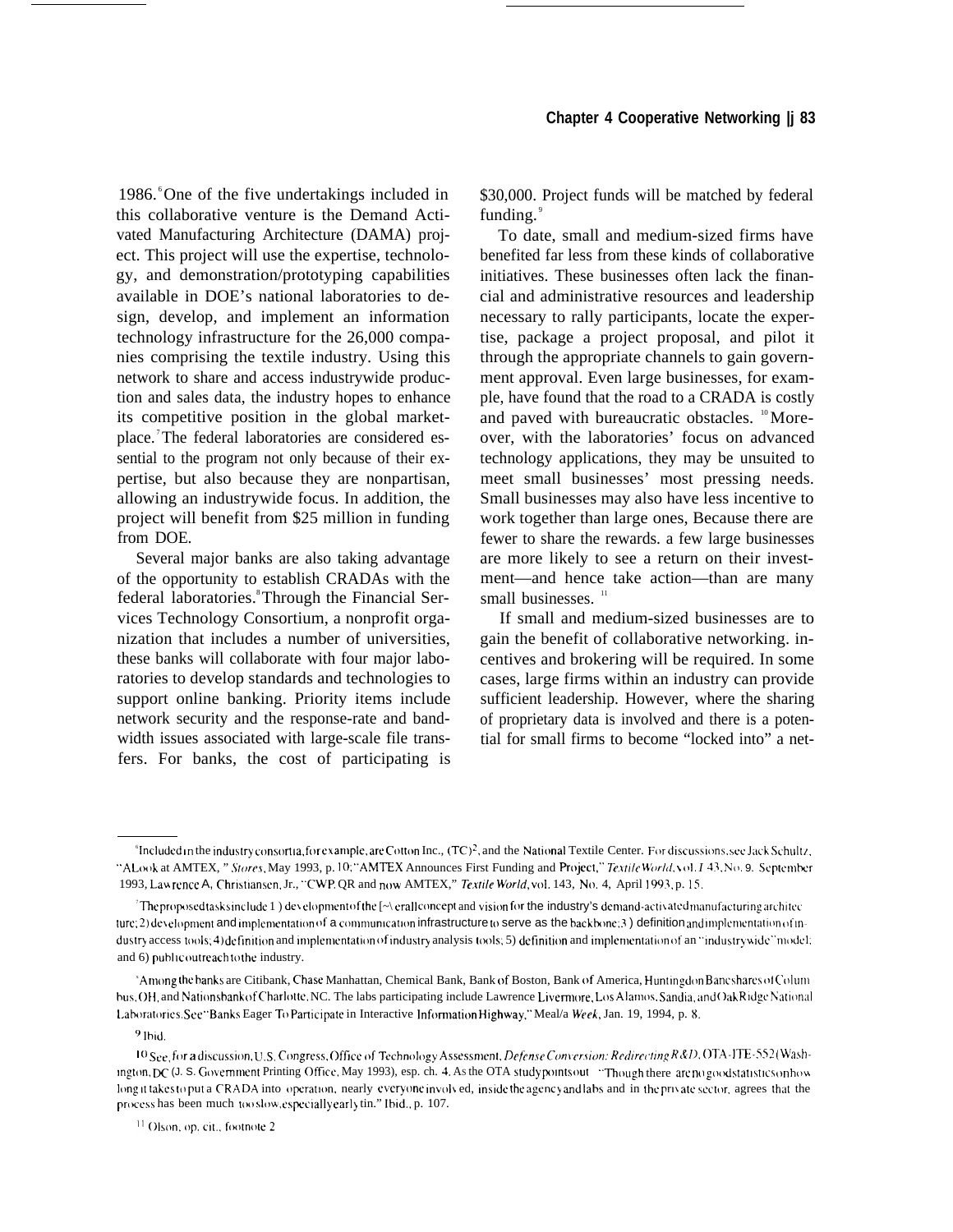work, working through a third party may be preferable.

To help small businesses establish better commercial networking arrangements, the government could set up a program modeled after the Rural Electrification Administration (REA). Established in 1935 under the Roosevelt Administration, the REA was designed to help extend electricity to rural areas by providing low-cost loans to local electrical cooperatives. Although the government first sought to encourage private and municipal utilities to provide such service, these groups continued to bypass rural areas, explaining that demand was too low and the technical problems too high. The REA, in contrast, proved quite successful in achieving the goals of universal, high-quality service and rapid deployment at low rates. Although fewer than 12 percent of all farms had electricity in 1935, by 1959, 96 percent were equipped. Few rural cooperatives defaulted because usage rose so quickly.

Having completed its mission by the late 1940s, the REA assumed the task of deploying telephones to rural areas, which were still largely unserved at the time.  $12$  By providing low-cost loans and technical support, the REA was able to achieve high-quality, state-of-the-art telephone service, working mainly with the "independents. " REA pioneered technology to reduce the size of wire, its installation cost, and its vulnerability to lightning and icing. REA borrowers replaced party lines with one-party service. Rates were standardized and comprehensive "area" coverage was provided. By 1980, 94 percent of all rural households had telephone service.  $\frac{14}{3}$ 

Adapting this model to current needs, the government might establish a program to support the pooling and sharing of networking resources among small and medium-sized businesses that lack the financial and technical wherewithal to fully benefit from electronic commerce. Taking advantage of the flexibility inherent in networking technologies, such a program could support virtual small-business communities rather than geographically based rural areas. <sup>15</sup>At a minimum, a government program might assist business-users in pooling their demand for services to reduce their costs and enhance their market power. Or, it might provide assistance in developing nonprofit third-party providers catering to small-business needs and/or the establishment of small-business service cooperatives. On an even greater scale, a cost-sharing program could link technology deployment and technology transfer, helping small and medium-sized businesses to set up shared networks and networking services and use them to their economic advantage.

Such a program might be administered under the auspices of the Department of Commerce's National Institute for Standards and Technology (NIST) through the seven regional Manufacturing Technology Centers (MTCs) (see box 6-1 in chapter 6 ) and the Manufacturing Outreach Centers that were established under the 1988 Trade and Competitiveness Act. These centers, which are supported by federal, state, and private funds, were designed to assist small and medium-sized businesses by providing them with technology analysis, information, and access to management,

 $^{12}$ Legslation permitt <sup>ing</sup> REA to play such a role was first introduced in Congress in 1945, where there was considerable support. However, strong opposition from the independent telephone companies and private utilities prevented its passage. A compromise bill was passed in 1949 al lowing REA to form rural telephone cooperatives as had been used in rural electrification, but charging them to give the "independent" telephone companies [he right of first opportunity. As it turned out, most REA loans went to the independents. Some telephone cooperatives were also undercut by Bell companies, which moved quickly to offer modem services in contested areas.

<sup>1&</sup>lt;sup>3</sup> Don F. Hadw iger and Clay Cochran, "Rural Telephones in the United States," *Agriculture History*, vol. 58, *I* 984, *p.* 232.

<sup>&</sup>lt;sup>14</sup>U.S. Department of Agriculture, RuralElectrification Administration, A Brief History of Rural Electric and Telephone Programs (Wash-Ingt(m, DC: USDA, REA, 1989), p. 7.

I 5 For a discussion of how this concept might be applied to rural areas, see U.S. Congress, Office of Technology Assessment, Rural America at the Crossroads: Networking for the Future, OTA-TCT-47 I (Washington, DC: U.S. Government Printing Office, April1991).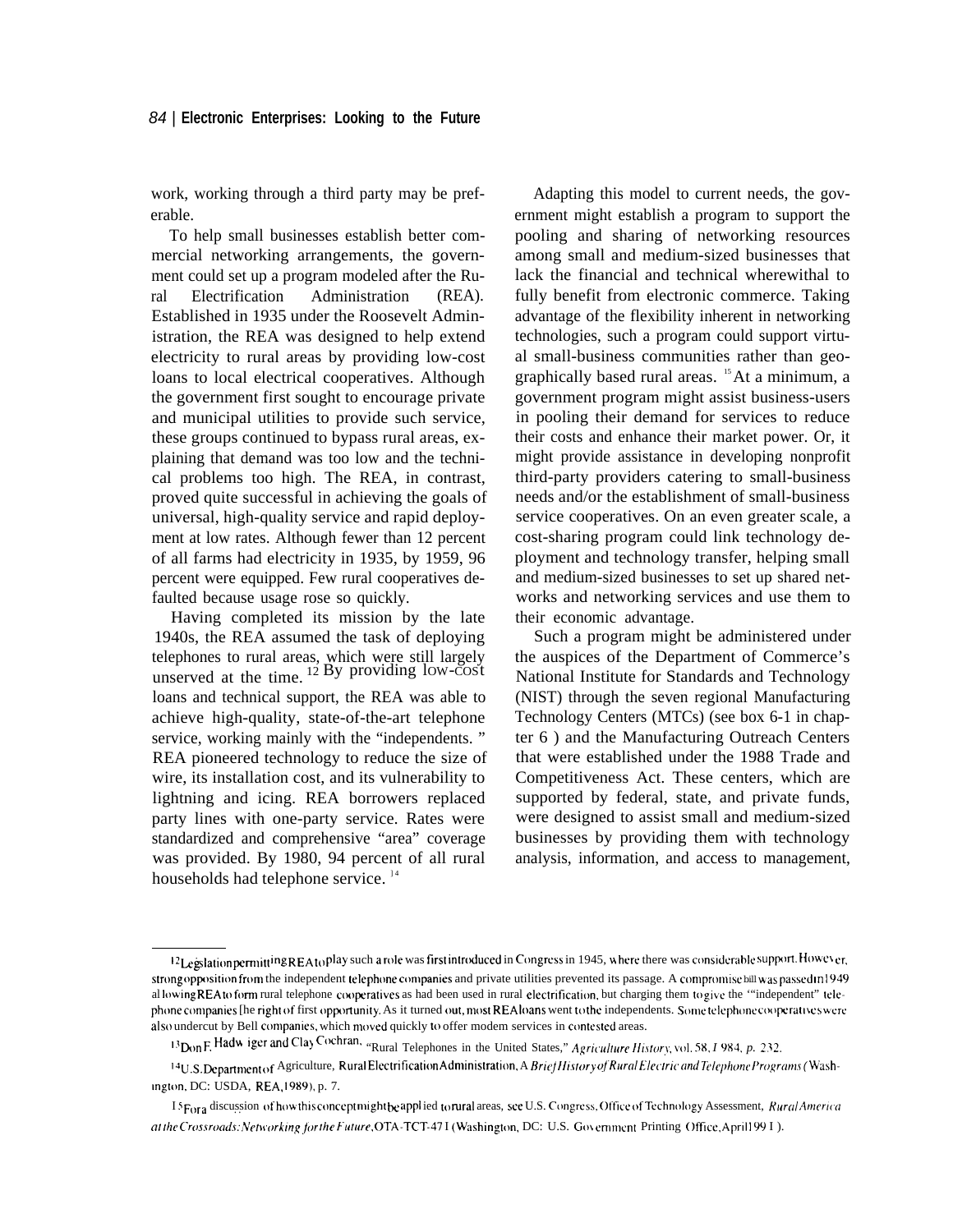financial, marketing, and training services, With their expertise in manufacturing, telecommunications networking, and business, the regional MTCs are well situated to carry out such a program. They are also linked electronically so they can operate, and draw on other resources, on a nationwide basis. The funding for such programs might well be available because the federal budget for these manufacturing outreach programs is slated to increase from \$32.2 million in fiscal year 1994 to \$90.2 million in fiscal year 1997.<sup>16</sup>

Although a government-sponsored networking program for small and medium-sized businesses would promote technology deployment and small business development, it would not be equally well received by all. In the past, private and municipal electric utilities and independent phone companies viewed REA as a threat; today, value- -added network service providers might react to a similar program in the same way. Large businesses that partner with small businesses might also be opposed. Large business can generally call the tune: for example, they have sometimes made doing business contingent not only on the use of electronic data interchange or computer-integrated manufacturing, but also on the use of a preferred value-added network provider. By linking smaller firms into their own networks, large businesses are often able to exploit the combined transactional data to their sole advantage. If small and medium-sized businesses were served by providers that were especially attuned to their needs, they might be able to strike better bargains for themselves.

# **OPTION B: Provide Greater Incentives and Support for Cooperative Standards-Setting Efforts**

Standards are essential to the open access and seamless interconnection required for electronic commerce. To promote these objectives, the government might play a greater role in fostering the cooperative development of standards. Government can undertake standards research, identify critical standards, help to lay out a standards agenda, create appropriate incentives, and, when necessary, provide financial support,  $17$ 

Standards are generally established in three ways. They are set in the marketplace on a de facto basis; developed through consensus in formal standards-setting bodies; or established through administrative or regulatory processes. Each process has its unique strengths and weaknesses. and each is more effective in some circumstances than others (see box 4-1 ).

For many electronic commerce standards, the voluntary consensus process will work best. By reducing transaction costs and facilitating information exchange, standards organizations can often outperform the market in coordinating standards activities. 18 Such an outcome can be expected when—as in the case of many networking and product data exchange standards—there are significant network externalities; there are repeated interactions among the players involved; the level of uncertainty is high: and information exchange is complex (see box 4-2).  $^{19}$ Consensusbased processes are generally more effective than

<sup>19</sup>See Oliver E. Williamson, *Markets and Hierarchies: Analysis and Antitrust Implications* (New York, NY: The Free Press, 1975).

<sup>&#</sup>x27;6W'11 I Lepkow ski, "NIST Accelerates Its New Mission Under First Woman Director," Chemical and Engineering News. Sept. 6, 1993, p. 20.

<sup>17</sup>See Jonathan A. Morel I et al., "Improving the Deployment of Open System Technology: Lessons From the Manufacturing Automation Protocol." Industrial Technology Institute, Ann Arbor, MI, Sept. 17, 1992.

 $^{18}$ Economic research and analysis on standards and past experience suggest that this market approach smostlikely to result in standardization \\ hen all interested parties 1) prefer the same standards, 2) have something positive to gain from standardization; and 3) have adequate informationabout the intent of other parties. This optimal situation occurs only rarely, however. See Stanley M. Besen and Garth Saloner, "Compatibility Standards and the Market for Telecommunications Services," The Rand Corp.. February 1988; and Stanley M. Besen and Leland L. Johnson, "Compatability Standards, Competition, and Innovation in the Broadcast Industry," The Rand Corp., November 1986.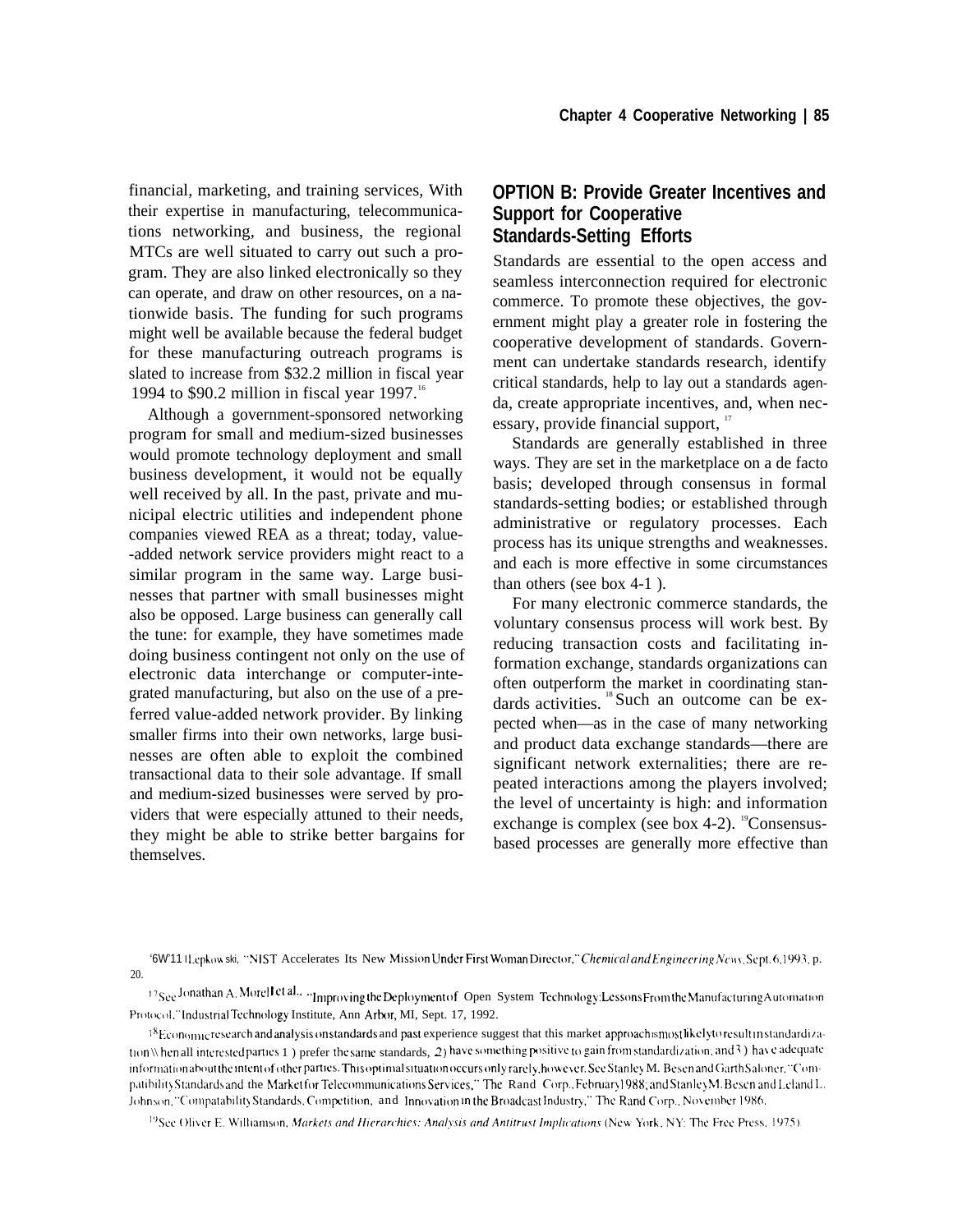# 86 | **Electronic Enterprises: Looking to the Future**

# BOX 4-1: Standards Universe: Type of Standard by Goals

The three kinds of standards and three kinds of standards processes can be paired to form a matrix that scopes the standards universe and the standards-setting process (see figure 4-l),

# FIGURE 4-1: Type of Standard by Goals

| <b>Standardization</b><br>mechanism | Control                                       | Product/quality                     | Process/<br>interoperability                |
|-------------------------------------|-----------------------------------------------|-------------------------------------|---------------------------------------------|
| De facto                            | Warner-Amex<br>database- privacy<br>standards | <b>VCR</b> standards                | Language customs<br>Bills of lading         |
|                                     |                                               |                                     | Computer interface<br>standards             |
| Regulatory                          | Auto safety<br>regulations                    | NSA encryption<br>standards         | Open network<br>architecture<br>standards   |
|                                     | Fuel economy                                  | Department of                       |                                             |
|                                     | standards                                     | Agriculture                         | <b>ETSI</b> standards<br>for European       |
|                                     |                                               | Product classification<br>standards | telecommunication<br>standards              |
| Voluntary<br>consensus<br>process   | Standards for<br>medical devices              | Refrigerator<br>standards           | Map-top protocols<br>for OSI/ standards     |
|                                     | Pressure vessel<br>standards                  |                                     | Standards evolving<br>legislation           |
|                                     | Petroleum standards                           |                                     | Electronic data<br>interchange<br>standards |

SOURCE Office of Technology Assessment, 1994

(continued)

—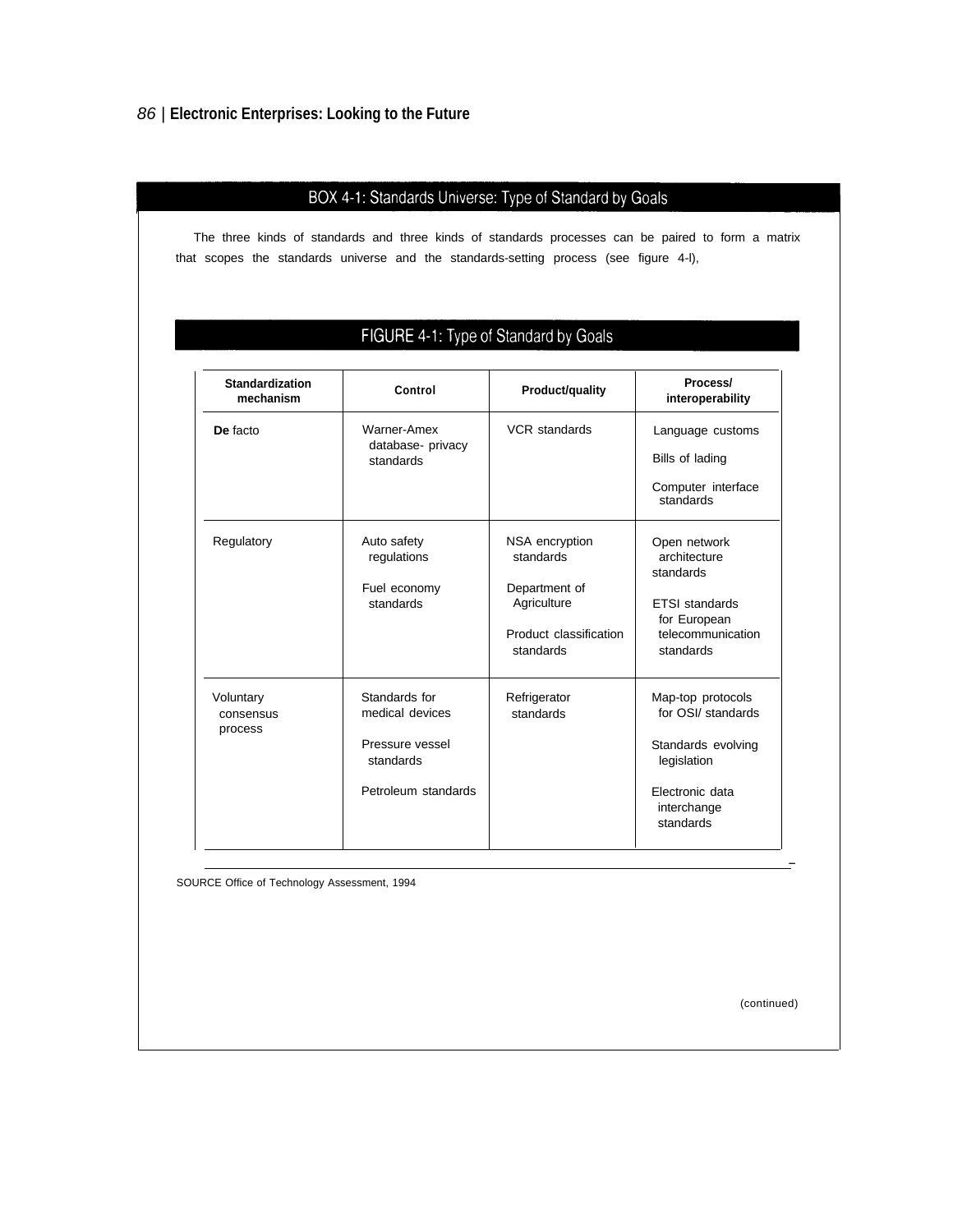#### BOX 4-1: Standards Universe: Type of Standar

#### **STANDARDIZATION PROCESSES**

**De Facto** *Standards-Setting Process* De facto standards are set in the marketplace through the process of exchange They evolve from the bottom up, in accordance with the forces and mechanisms that drive the market When the market operates effectively, appropriate standards will emerge at the right time through the process of supply and demand Producers wiII agree on the "best" standard for the product in the face of competition from other suppliers and the demand of users Producers may press for the adoption of their own standards Or they may select strategically from among other competing standards evaluating each in terms of its potential impact on the costs of production profitability and market share Users wiII demand standards that reduce purchasing prices, Improve utility, and are easily integrated with other products and systems

Regulatory Standards Processes Standards can be mandated from the top down as a result of political choices Standards might be set In the political arena for a number of reasons For example if the market structure for standards-setting is uncompetitive, economic outcomes will be inefficient Some market decisions might fail to Incorporate or account for environmental, safety, and other social externa-Iities In some cases standards decisions entail conflict of values and policy tradeoffs Their resolution may require a broad-based consideration of values Timeliness may also be a factor

Voluntary Consensus Process Standards can also be set through organized negotiation processes that reduce transaction costs and facilitate Information exchange among key players Such processes can provide for better coordination than the market when levels of uncertainty are high when there are frequent recurring exchange activities among the parties, and/or when Information exchange is complex People participate in the voluntary standards-development process for a number of reasons They may for example want to Influence the development of standards, or they may simply want to keep abreast of technological developments

SOURCE Off Ice of Technology Assessment 1994

—

and carried out by private sector players with ma- dards process is not, however, devoid of serious jor stakes in the outcome, they are more attuned to problems, especially in the case of information market forces and, hence, will more readily have a networking technologies.<sup>22</sup>Relying on the slow real impact. <sup>20</sup> There is also a strong preference in and often arduous process of consensus-building, the United States for consensus-based standards- standards bodies have generally failed to keep setting, which is reflected in a long historical pace with the rapid advances in communication tradition and reaffirmed in recent public policy. $2$ 

government efforts to set standards. Organized The formal, voluntary. consensus-based stan-

<sup>&</sup>lt;sup>20</sup>For a discussion emphasizing the need to incorporate business needs, see "Standards Development for Information Technology: Best Practices for the United States," summary of workshop deliberations, sponsored by the National Institute of Standards and Technology and the Industrial Technology Institute's Center for Electronic Commerce, November 1993.

<sup>&</sup>lt;sup>21</sup>Most recently, this preference was reaffirmed, for example, in the 1979 Trade Act, which formally recognizes the private sector's role in standards development, and in the Office of Management and Budget (OMB) Circular A-119, which directs federal agencies to use voluntary standards wherever possible in both regulatory and procurement activities. In both instances, however, the federal government retains the right to assume a greater role when necessary.

<sup>&</sup>lt;sup>22</sup>For an overall description and general critique of the U.S. standards-setting process, see U.S. Congress, Office of Technology Assessment, Global Standards: Building Blocks for the Future, OTA-TCT-512 (Washington, DC: U.S. Government Printing Office, March 1992).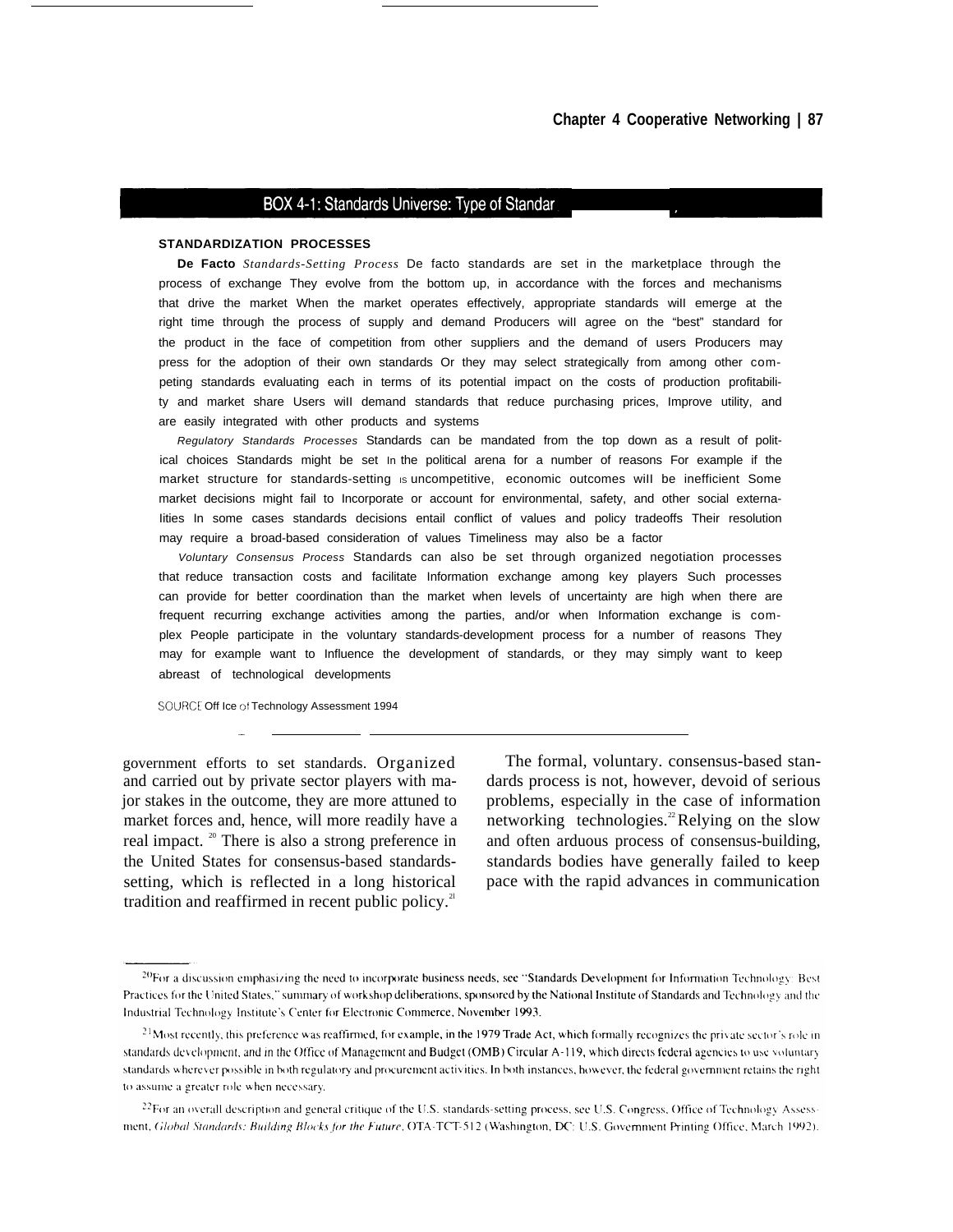#### BOX 4-2: The National Initiative for Product Data Exchange (NIPDE)

As manufacturers use computer networking to integrate their internal operations and link up with suppliers and customers, they are faced with numerous incompatible ways to exchange information about products, Product Data (PD) describes every aspect of a product related to its design, analysis, characteristics, and support. Incompatibilities exist because of the many ways in which products are described. For example, a simple circular part can be described equivalently by its radius, diameter, circumference, or even its area. This means that different manufacturing systems cannot readily exchange data,

Product Data standards are a critical component of operations and commerce in the manufacturing sector. Increasingly, teams of geographically dispersed engineering, manufacturing, and service firms must work together to design, manufacture, and support products, Incompatible PD systems lock corporations, large and small, out of profitable national and international collaborations because of the expense and time penalties involved in translating the data Using a single PD standard would best facilitate the flow of information and enable manufacturing techniques such as concurrent engineering and computer integrated manufacturing (CIM)

The problem of coordinating agreement for a single PD standard, however, is immense because of the many levels at which incompatibilities exist—between individuals, departments, corporations, industries, and countries, The problem is generally that corporations have sunk costs in computer applications that may be difficult or impossible to convert to new PD standards

In the United States today, there are at least 400 ongoing product data standardization, implementation, and education efforts underway, accounting for \$50 million to \$70 million of annual corporate and government expenditures, The National Initiative for Product Data Exchange (NIPDE), an Industry -led, government-facilitated partnership between the private and public sectors, was set up to coordinate this activity <sup>1</sup>Industries such as aerospace, automotive, electronics, textiles, shipbuilding, and construction are heavily involved. Activities largely concern the emerging international standard, the Standard for the Exchange of Product Model Data (STEP)

The government plays two roles in NIPDE The Department of Commerce's NIST acts as a broker and facilitator of the standards and coordination processes by providing a headquarters and administrative services In addition, a number of government agencies act as stakeholders in partnership with other NIPDE members Because government is both a direct stakeholder and a representative of the public interest it has assumed these two roles Industry, faced with coordinating such a vast undertaking, instigated NIPDE and subsequently has worked effectively with government agencies <sup>2</sup>With some exceptions, industry generally acknowledges the leadership role that government may be called on to play in the international arena

<sup>1</sup> Members include, for example, BoeingDigital Equipment Corp General Motors, IBM, Martin Marietta Westinghouse, the Departmentsof Commerce, Defense, and Energy, NASA, CALS Industrial Steering Group, Auto Industry Action Group, STEP Tools, Inc., PDES Inc Electronic Industries Association, the Industrial Technology Institute, the Institute of Electrical and Electronic Engineers, IGES/PDES Organlzatlon of the U S. Product Dala Association, Petrotechnical Open Software Corp , Microelectronics and Computer Technology Corp, National Center for Manufacturing Sciences, and the Society of Manufacturing Engineers

<sup>2</sup> Importantly, the Implementation plan for NIPDE called for no new independent watchdog organization AIso, NIPDE unlike other national initiatives, is a limited term (3-year) initiative slated to end in February 1995

SOURCE Prwate commumcation, Merrill Hessel, Deputy General Manager of the National Imliatwe of Product Data Exchange, National Institute of Standards and Technology, March 1994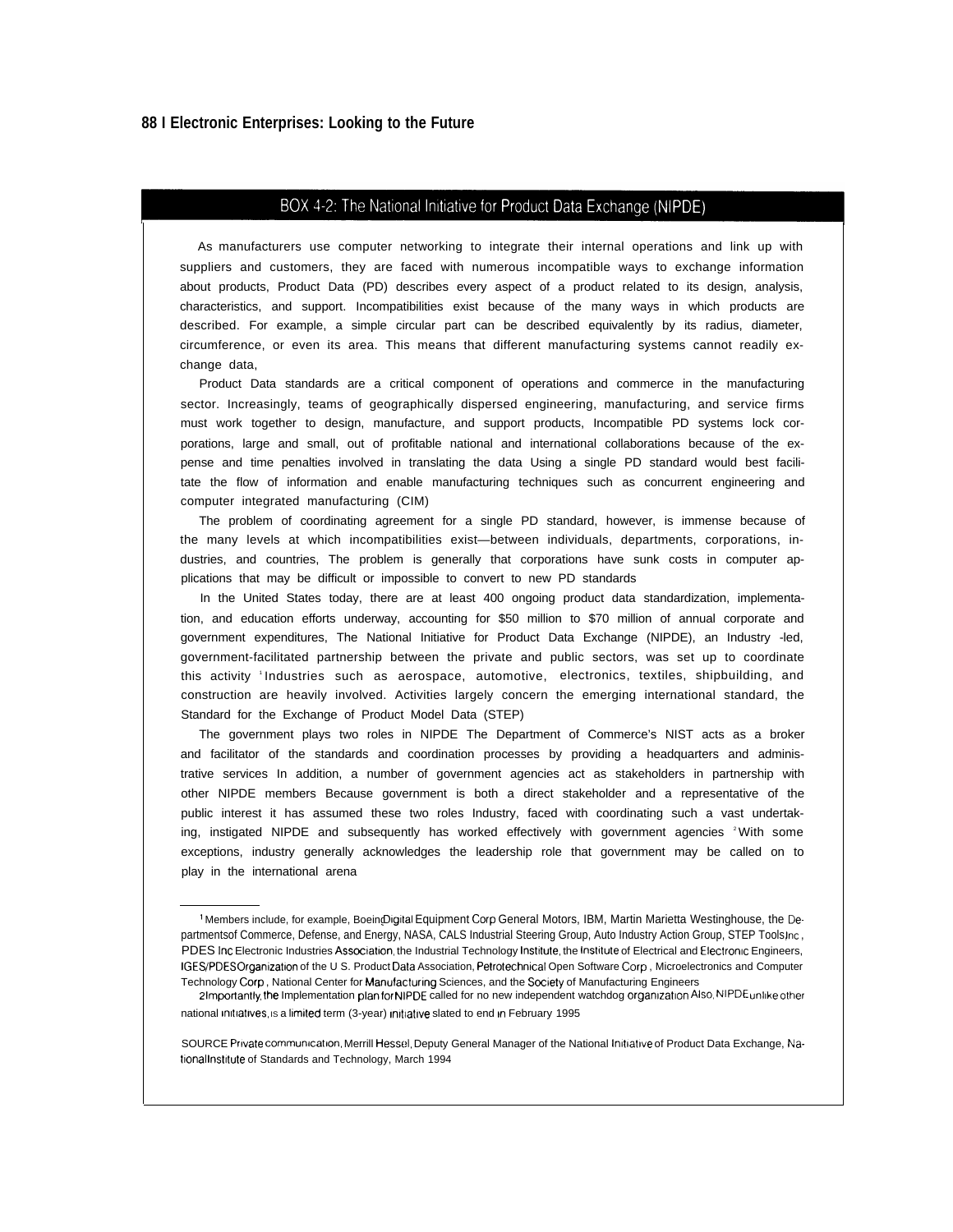and information technologies. To encourage agreement, make allowances for technology change, and facilitate interoperability among an increasing number of interdependent parties, networking standards are often incorporated in elaborate reference models and defined in overly broad and generic terms<sup>23</sup> (see box 4-3). Thus, even after standards have been formally set, users still have to specify the particular uses to which these standards will be applied; vendors have to implement compatible technologies that meet standards and specifications; and products need to be certified as to their compatibility with one another. $24$ The process can be so complex and time-consuming that the window of opportunity sometimes closes and those standards are overtaken by new technologies and events (see box 4-4).

Discouraged by the lagging process, many vendors and users have begun to circumvent the traditional standards-setting process by developing standards consortia.<sup>25</sup> Operating in a relatively closed environment, these groups are said to have greatly simplified the standards process. Unlike traditional standards organizations, consortia are not bound by rules guaranteeing openness and consensus. In fact, so long as consortia remain within the bounds of antitrust law, they are free to set up their own requirements for membership and publication. Membership is generally restricted, and fees can reach as high as  $$650,000$  per year.<sup>26</sup> Given such exclusivity, consortia often replicate the dynamics of the market.<sup>27</sup> Instead of consensus, they can lead to competing vendor alliances, each supporting a different standard. In such cases, consortia may serve to reduce the total number of technology alternatives, but they offer little in terms of developing open systems.

One standards body that stands out for its success in achieving both openness and speed is the Internet Engineering Task Force (IETF), responsible for developing standards for the Internet\*\* (see box 4-5). The IETF's open process owes much to the Internet unique history. Like the network itself, Internet standards evolved in a very informal way as part of the efforts of the Defense Advanced Research Projects Agency (DARPA) to establish computer networks linking researchers across the country. The original participants were few and were bound together by a common research purpose. As described by one participant:

RFCs (Requests for Comments) were explicitly viewed as working documents to be used within a relatively small community. They ranged from casual ideas to detailed specifications and from expressions of operations concerns to whimsical fantasy. If an idea seemed attractive, an individual might spontaneously specify a protocol or a group might meet to dis-

 $24$ lbid.

<sup>26</sup>Ibid., p. 560.

 $23$ These standards are refereed to as anticipatory standards because the process of setting the standard anticipates the creation Of the product. See, for a discussion, Carl F. Cargill, *Information Technology Standardization: Theory, Process, and Organizations* (Cambridge, MA: Digital) Press, 1 989).

<sup>&</sup>lt;sup>25</sup> Vendor corsortia have been established, for example, <sub>10</sub> set standards for Switched Multimegabit Data Sew ice (s MDS). Fiber Distributed Data Interface (FDDI) over twisted pair, asynchronous transfer mode (ATM), and frame relay technologies. The major user consortia include the Corporation for Open Systems (COS), Manufacturing Automation Protocol (MAP), and the Technical Office Protocol (TOP). For a discussion, see Martin Weiss and Carl Cargill, "Consortia in the Standards Development Recess," Journal of the American Society for Information *S(ieme,* September 1992, vol. 43, No. 8, pp. 559-565.

<sup>&</sup>lt;sup>27</sup>As described by Weiss and Cargill: "Application consortia are usually the creation of a group of vendors who want to use collective action to accomplish a result that cannot be agreed to in an SDO [Standards Development Organization], due to conflicts, options, or basic disagreements on the nature or intent of the technology being standardized. On occasion, a consortium is formed by a group that is trying to avoid the standards process and go directly to market with a product." Ibid., p. 261.

<sup>&</sup>lt;sup>28</sup>The Internet Activities Board, which manages the Internet, established the IETF in 1989 to "provide near-term solutions to technical difficulties in Internet operations and to develop near-term enhancement for the Internet." D. Crocker, "Making Standards the IETF Way," Standard- $View$ , vol. 1, No. 1, September 1993, p. 50.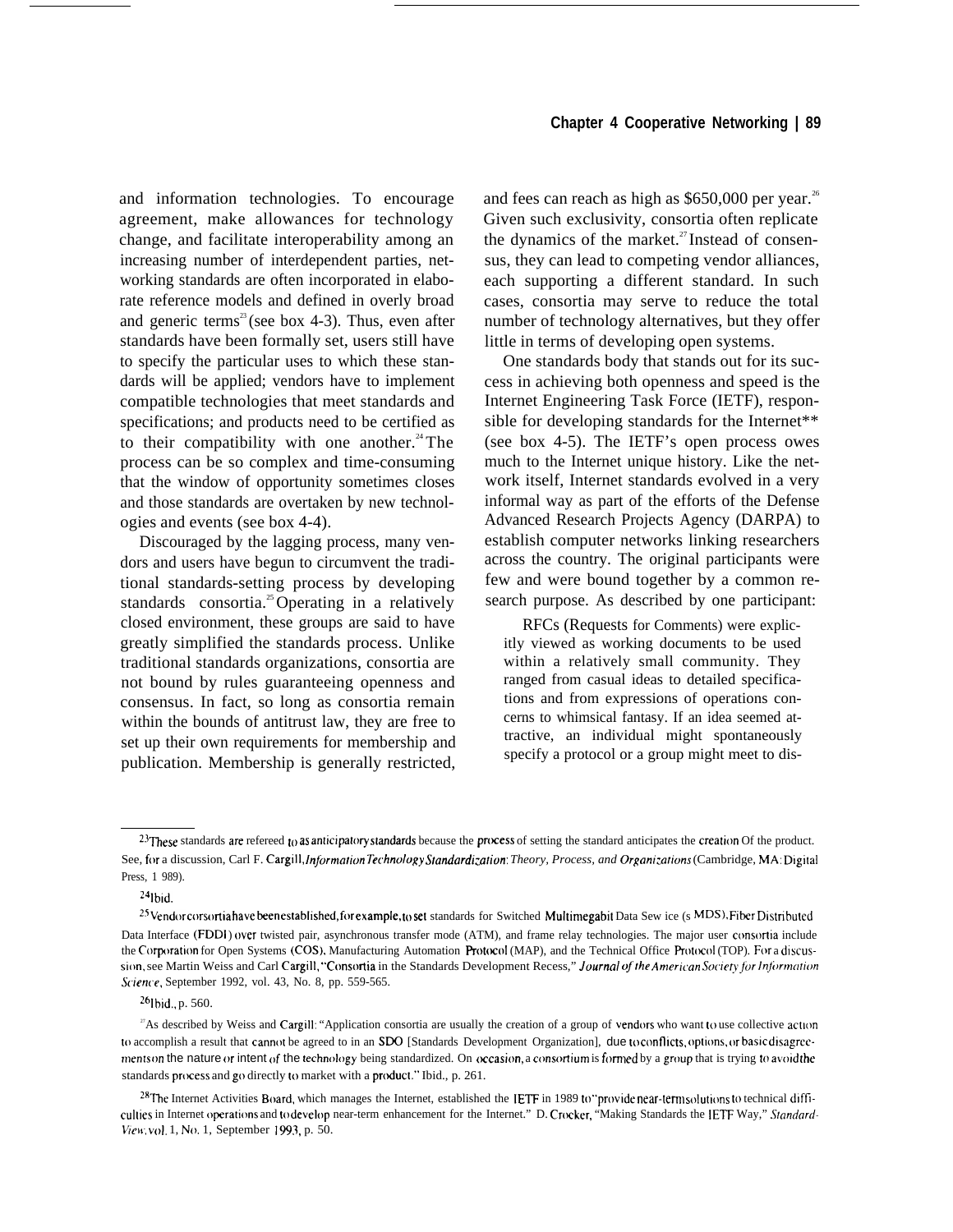Open systems Interconnection (0SI) Is an architecture for computer networks and a family of standards that permit data communication and data-processing among diverse technologies OSl-based standards are anticipatory, in the sense that they are developed prior to any applications or products They provide a reference model that defines and categorizes seven layers of function that need to be performed in any computer network if effective communication is to take place, as well as the protocols and services at each layer (see figure 4-2) These layers are designed to be independent of one another so that altering one layer will not require alterations In others These several layers are, themselves, generally divided into three groups

BOX 4-3: OSI Reference Model

# FIGURE 4-2: OSI Reference Model

| Layers                          | <b>Function</b>                                                             | Layers                            |
|---------------------------------|-----------------------------------------------------------------------------|-----------------------------------|
| User<br>Program                 | Application Programs<br>(not part of the 0SI<br>model)                      | User<br>Program                   |
| Layer 7<br>Application          | Provides all services<br>directly comprehensible<br>to application programs | Layer <sub>7</sub><br>Application |
| Layer 6<br>Presentation         | Transforms data<br>to and from negotiated<br>standardized formats           | Layer 6<br>Presentation           |
| Layer <sub>5</sub><br>Session   | Synchronizes and<br>manages dialogues                                       | Layer 5<br>Session                |
| Layer 4<br>Transport            | Provides transparent<br>reliable data transfer<br>from end-node to end-node | Layer<br>4<br>Transport           |
| Layer 3<br><b>Network</b>       | Performs message<br>routing for data<br>transfer between nodes              | Layer 3<br><b>Network</b>         |
| Layer <sub>2</sub><br>Data Link | Detects errors for<br>messages moved<br>between nodes                       | Layer 2<br>Data Link              |
| Layer 1<br>Physical             | Electrically encodes<br>and physically transfers<br>messages between nodes  | Layer 1<br>Physical               |
|                                 | Physical link                                                               |                                   |

■ the four lower layers (physical, data Iinklng, networking and transport), which handle the interconnection of end systems,

■ layers 5 and 6 (session and presentation), which support the exchange of information between end systems using data transfer facilities provided by the transport service, and

layer 7 the applications layer, which provides for interworking between applications processes in end systems

SOURCE National Institute of Standards and Technology (formerly National Bureau of Stand. ards)

0SI standards are International in scope and are being developed by the Joint Technical Committee 1 (JTCI) of the I SO and the International Electrotechnical Commission (l EC)

SOURCE Office of Technology Assessment, 1994.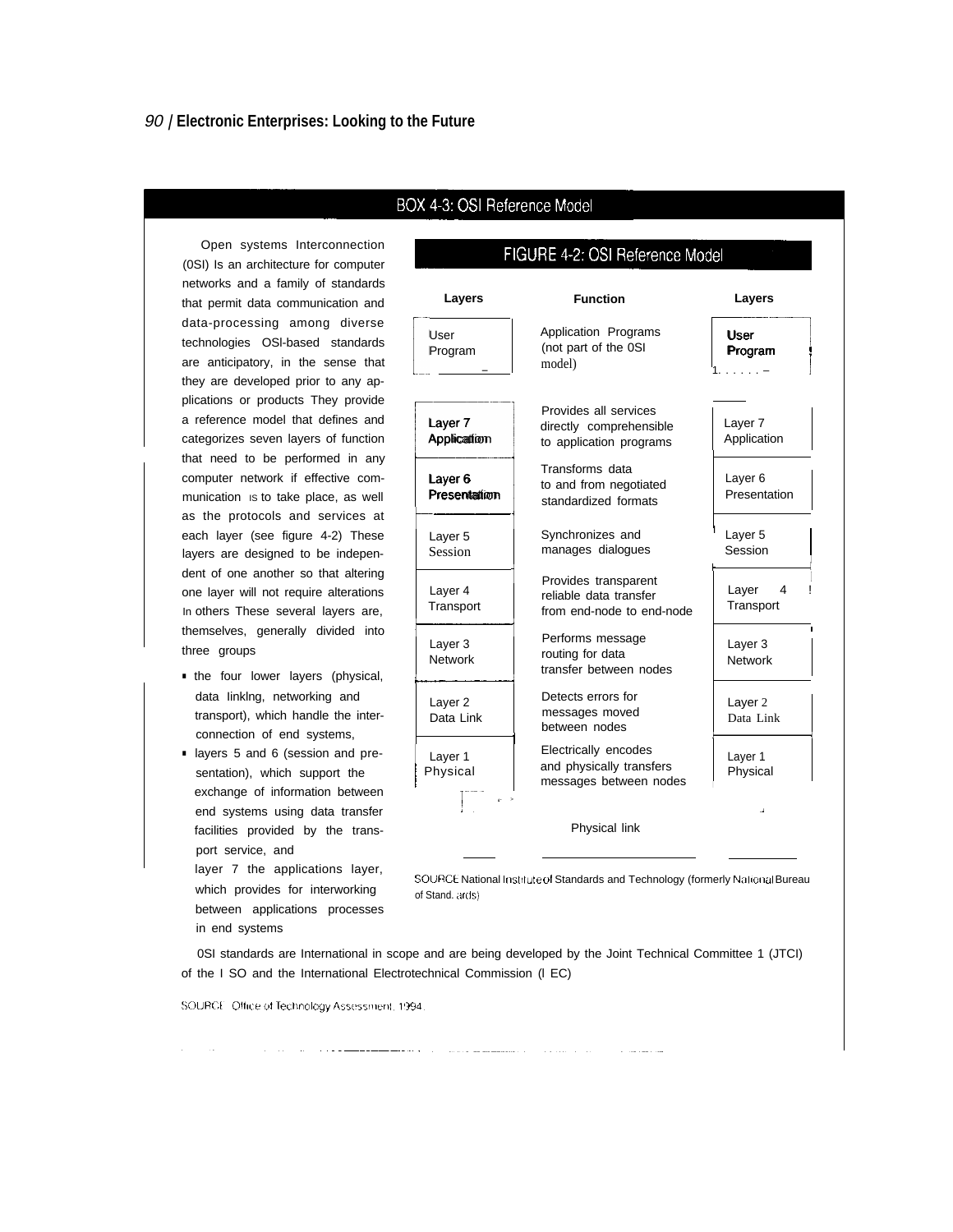#### BOX 4-4: Integrated Services Digital Network

Integrated Services Digital Network (ISDN) is a public switched service that allows the digital transport of voice, data, and image communication over a single network Although originally lauded for its ability to provide advanced services on a ubiquitous basis over the public network, its prospects seem much less promising today After 10 years of development ISDN iS still not widely deployed

ISDN's poor showing is the result in part, of Ineffective marketing, regulatory barriers, and poor pricing 1 However, these problems might have been more easily overcome had it not been for the problem of interoperability Like all networking technologies, ISDN required a critical mass for the market to take off but such a market could only develop if vendors" systems could Interconnect. However, the momentum to create the requisite standards for Interconnection was lacking, given the competitive environment.

Notwithstanding years of considerable effort to develop ISDN standards, vendors continued to create products that, although they were said to conform to these standards, were Incompatible Even when AT&T, Northern Telecom Inc , and Siemens Stromberg-Carlson agreed to modify their switches to conform to a single standard, the Regional Bell Operating Companies (RBOCs) continued to deploy ISDN at varying rates Even Bellcore's effort, ISDN1—which sought to produce a standard basic rate Interface protocol—was a disappointment Within a week of Transcontinental ISDN Project Trip 92, a major industry-sponsored event designed to demonstrate coast-to-coast ISDN interoperability two RBOCs----Southwestern Bell and U S West—announced that they would not, in fact, adhere to the new standard

SOURCE Off Ice of Technology Assessment 1994

cuss it further. If a protocol seemed interesting, someone implemented it, and if the implementation was useful, it was copied to similar systems on the net.<sup>29</sup>

Although the Internet has subsequently grown by leaps and bounds (recently estimated to comprise about 40,000 networks and 30 million users worldwide), the IETF has held to its tradition of openness and inclusivity. There are, for example, almost no financial barriers to participation, since standards forums are conducted online. In addition, access to standards and standards-related materials—also provided online—is free. Because formal membership does not exist, conflicts are resolved on an informal basis without voting. Such an approach depends on maintaining the integrity and legitimacy of the process, as well as a shared sense of "good will."

This open process does not occur at the expense of timeliness. For example, electronic delivery greatly improves response time. Timeliness also is achieved by limiting the standards agenda to specific problems requiring immediate solutions. Equally important, the IETF process avoids the implementation and conformance-testing prob-

<sup>&</sup>lt;sup>1</sup> Focusing on the technology rather than on applications the RBOCs had a difficult time convincing users that ISDN was something they wanted Initially they focused their marketing efforts on large users But these users wanted more functionality so they looked to alternative technologies and either built their own private networks or leased lines from alternate providers More recently the RBOCs have begun to concentrate on small businesses where their real market may lie Pricing also presented the classic chicken and egg problem As long as the market remained underdeveloped prices were too high Divergent stale regulatory policies also served as a barrier because they undermined the whole notion of ubiquitous service

<sup>&</sup>lt;sup>29</sup>I Id, For a full description of the standards process, see also A.L. Chapin, ""The Internet Standards Process" RFC $131$  (). Internic (AT&T) (admin@ds internic.net). March 1992.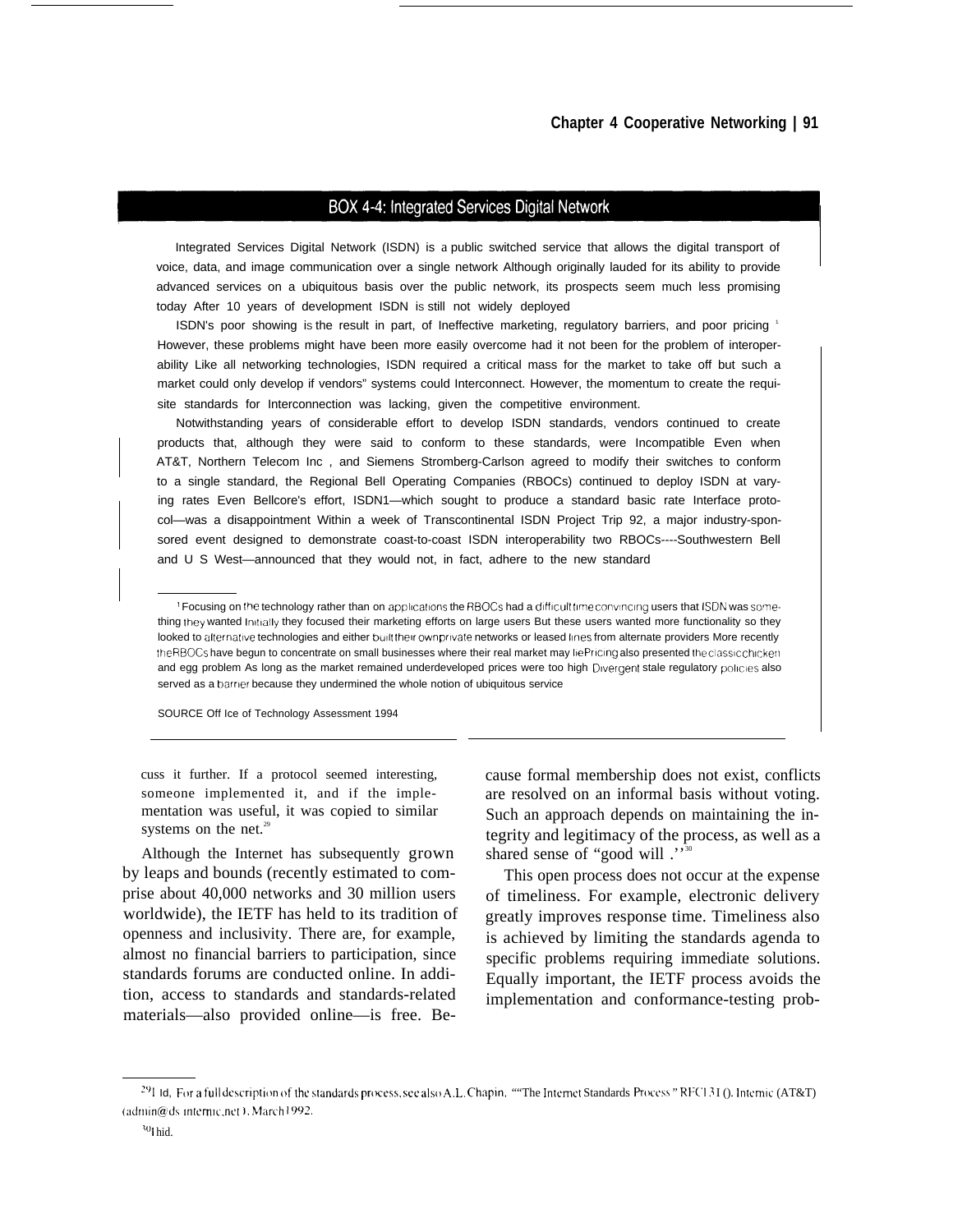#### BOX 4-5: The Global Internet, the World's Largest Internetwork

An internetwork is a computer network of interconnected computer systems and networks that can seamlessly communicate, The Internet is the U.S. portion of the largest such global internetwork, estimated to have about 30 million users in more than 146 countries (electronic mail connectivity). The global internetwork has many names such as the Global Internet, the Net, the Matrix, or Cyberspace. In 1993, more than 20,000 networks (2,5 million computers) worldwide comprised the Global Internet (see figure 4-4). The current estimate is over 30,000 networks

The story of the Internet begins in 1969 with AR-PANET, the first wide area network (WAN) that was a project of the U.S. Department of Defense's Advanced Research Projects Agency. ARPANET was a defense prototype to demonstrate uninterrupted communications with packet switching technology, as might be necessary during wartime, The story continues in 1985 with the Installation by the National Science Foundation (NSF) of a new national backbone (i.e., ahtgh-capacity link between regional net-



FIGURE 4-3: Growth of Networks Connected

SOURCE Internet Society, 1993

works) For several years, the Internet primarily served the information, computing, and communications needs of scientists and engineers, The first applications were remote use of computers, file transfers, and electronic mail (e-mall)

Since 1985, NSFs open interconnection policy has catalyzed network expansion beyond defense and research networks to Include government, education, and commercial networks, and beyond the United States to include the whole world. This expansion was fostered by an established transmission protocol, the Internet Protocol (1P), that all new entrants agreed to use (72 countries now have full IP backbone connectivity) Today, there are many lP internetworks in addition to those that comprise the Global Internet While most Global Internet networks are research networks, the bulk of IP internetworks, in general, are commercial (see figure 4-4).

Today, large on line Information databases—such as the Library of Congress card catalog and the Security and Exchange Commission's EDGAR database—and database search tools, such as Archie, Veronica, Gopher, World-Wide Web (WWW), Wide Area Information Servers (WAIS), and Mosaic are available and their use is Increasing precipitously During March 1994, the Internet Society recorded astounding new traffic records Traffic on the NSF backbone alone Increased 20,7 percent for a total of 11.226 Terabytes (1 Terabyte = 1012 bytes) Use of the Gopher and W search tools increased 17.6 and 32,9 percent, respectively.

Altogether there are thousands of individual applications running on the Internet and dozens of application categories (groups of similar applications). The slx most used applications, in terms of percent of total bytes of traffic in March 1994 on the NSF backbone, are the Gopher and WWW search applications (3 4 and 37 percent, respectively), telenet remote computerese (5 percent), smtp electronic mail (7 percent), netnews news service, (9 percent), and ftp file transfer (37 percent)

*(continued)*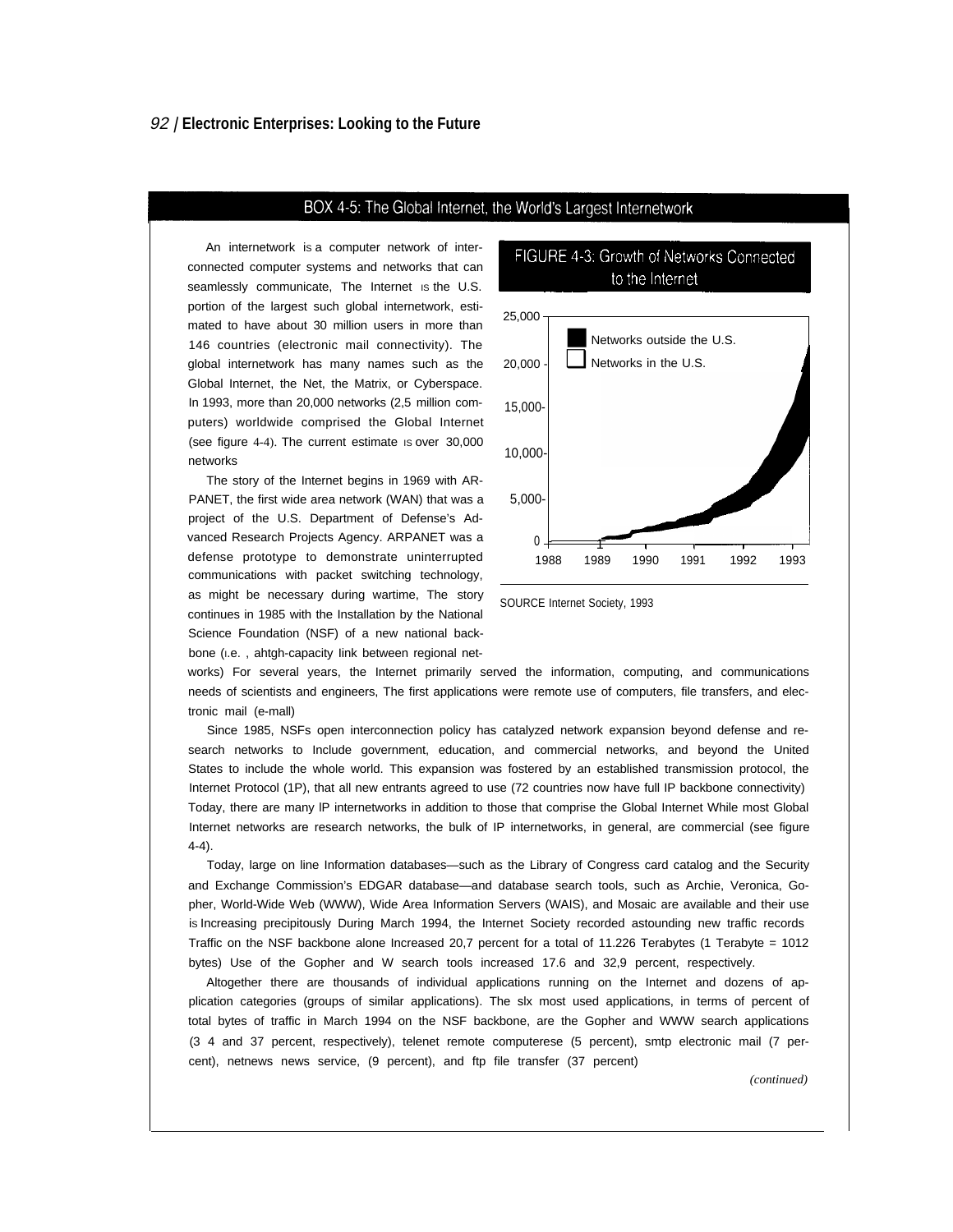#### BOX 4-5: The Global Internet, the World's Largest Internetwork (Cont'd.)

In the future more growth can be expected, most of it from new commercial traffic Business applications such as electronic data Interchange (EDI) are newly available, and prototype commercial networks such as Commercenet in SiIicon ValIey, CA, are being developed. This change in orientation from research to commerce will present new challenges, but has the potential to turn the Internet into the nation's premier economic resource, serving government, academia, and Industry.

SOURCE Private communication, Anthony M Rutkowski, Executive Director, The Internet Society, Reston, VA, April 1994



lems associated with anticipatory standards; ternet standards are—in contrast to many anticibefore becoming a draft standard, all specifica- patory standards—timely and put to immediate (ions need to be implemented and demonstrated to productive use. be interoperable. Similarly, to become a full stan- The challenge for the IETF—and the ultimate dard, a draft standard must be field-tested and test of its usefulness as a model for other standards proven capable of maintaining a community of in- development efforts—will be to sustain this proc terest over time. Given this iterative process, In- ess as the Internet becomes more complex and the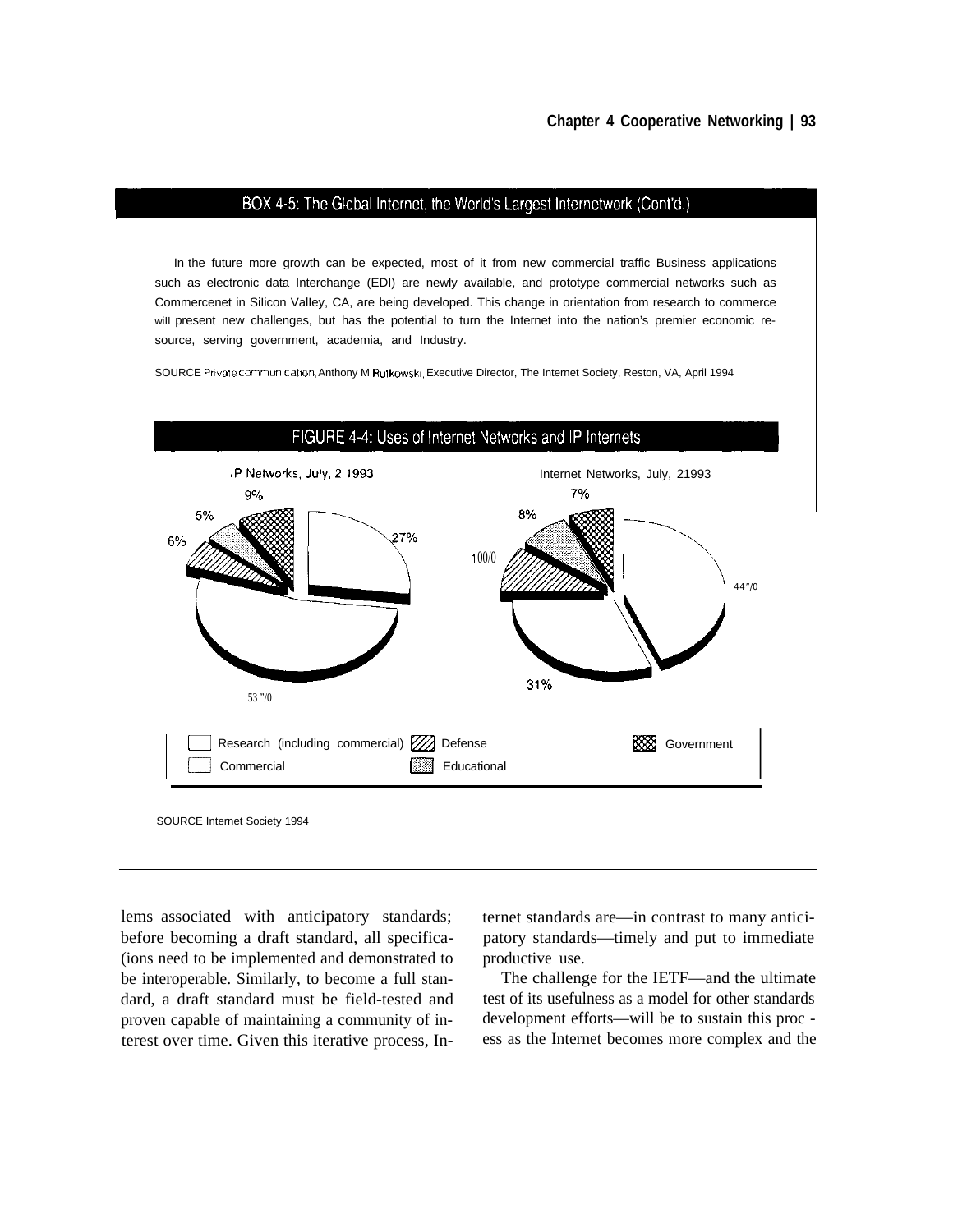number and diversity of its participants increase. $3$  Many of its past successes can be at tributed to the unflinching efforts of a small number of dedicated individuals working together to achieve common goals. Government funding has also been critical; because government has no financial stakes in the outcome, standards can be distributed widely and gamesmanship kept to a minimum. As the Internet expands to incorporate new users with decidedly commercial agendas, and to the extent that it becomes increasingly dependent on these players for financial support, it will have to deal with more and more issues similar to those faced by traditional standards bod  $i$ es.  $\frac{32}{2}$ 

Drawing on the experiences of the Internet, as well as those of other voluntary standards-development organizations. there are four specific areas that, for the purposes of electronic commerce, would 1ikely merit and benefit from greater federal support: 1 ) sponsorship of open standards development; 2) standards dissemination; 3) broadbased standards efforts; and 4) support for ongoing trials to test for conformance.

# | **Sponsorship of Open Standards Development**

Vendors try, where possible, to avoid open standards. As a result, some of the most important open standards have been developed by those who have little or no proprietary interest in them. For example, the operating system standard, UNIX, was developed at Bell Labs at a time when they were prohibited from selling computers, and the

networking standard Transmission Control Protocol/Internet Protocol (TCP/IP) was the result of a government research effort. Having nothing to gain by withholding, these standards' developers were quite willing to disperse them liberally. $33$ In similar fashion, to foster openness and interoperability where they are considered essential for electronic commerce today, the government may want to limit the proprietary gains to be made by sponsoring cooperative standards efforts among competing vendors to support standards development.

#### | **Standards Dissemination**

The high cost of standards can be an important factor affecting their dissemination and use. In the cases of UNIX and TCP/IP standards, for example, rapid dissemination can be attributed, in part, to their relatively free distribution. Similarly, the general lack of appeal of open systems interconnection (0SI) (see earlier discussion) is due in part to its high price, especially compared with that of its chief rival—TCP/IP. Equally important, early standards choices based on cost can have significant long-term results. Because networking standards are—like networks themselves—highly interdependent and subject to externalities, their adoption requires a critical mass of users. Once a given standard has gained a critical mass, alternative standards may no longer be able to compete. To foster the deployment of open standards, therefore, the government may choose to support and perhaps even subsidize their widespread dissemination, especially early on. One way in which

<sup>31</sup> As described by Chapin: "The rapidly expanding market for hardware, software, and services inspired by the Internet and its technology has attracted the attention and investment of the world's largest companies, The financial consequences to these companies of decisions that affect the course of Internet evolution will be enormous. It is naive to imagine that they will leave those decisions entirely in the hands of engincers—notwithstanding the extent to which the present Internet's success is due to the strong preference of those engineers for decisions based on technical merit rather than economics." A. Lyman Chapin, "The State of the Internet, "Telecommunications, vol. 28, No. 1, January 1994, pp. 13-16.

<sup>32</sup>The Corporatic for National Research Initiatives (CNRI) currently serves as the Secretariat for the IETF. Funding *is* provided by several U.S. government agencies and the Internet Society. This support, however, is scheduled to diminish over time and be replaced by funding from a broad range of national and international, private and public organizations.

<sup>3&</sup>lt;sup>3</sup> Martin C. Libicki, The Common Byte or, Why Excellent Information Technology Standards Are Absolutely Essential and Utterly Impossi*b/e* (Cambridge, MA: Harvard University)', Center for Information Policy Research, forthcoming), pp. 43-47.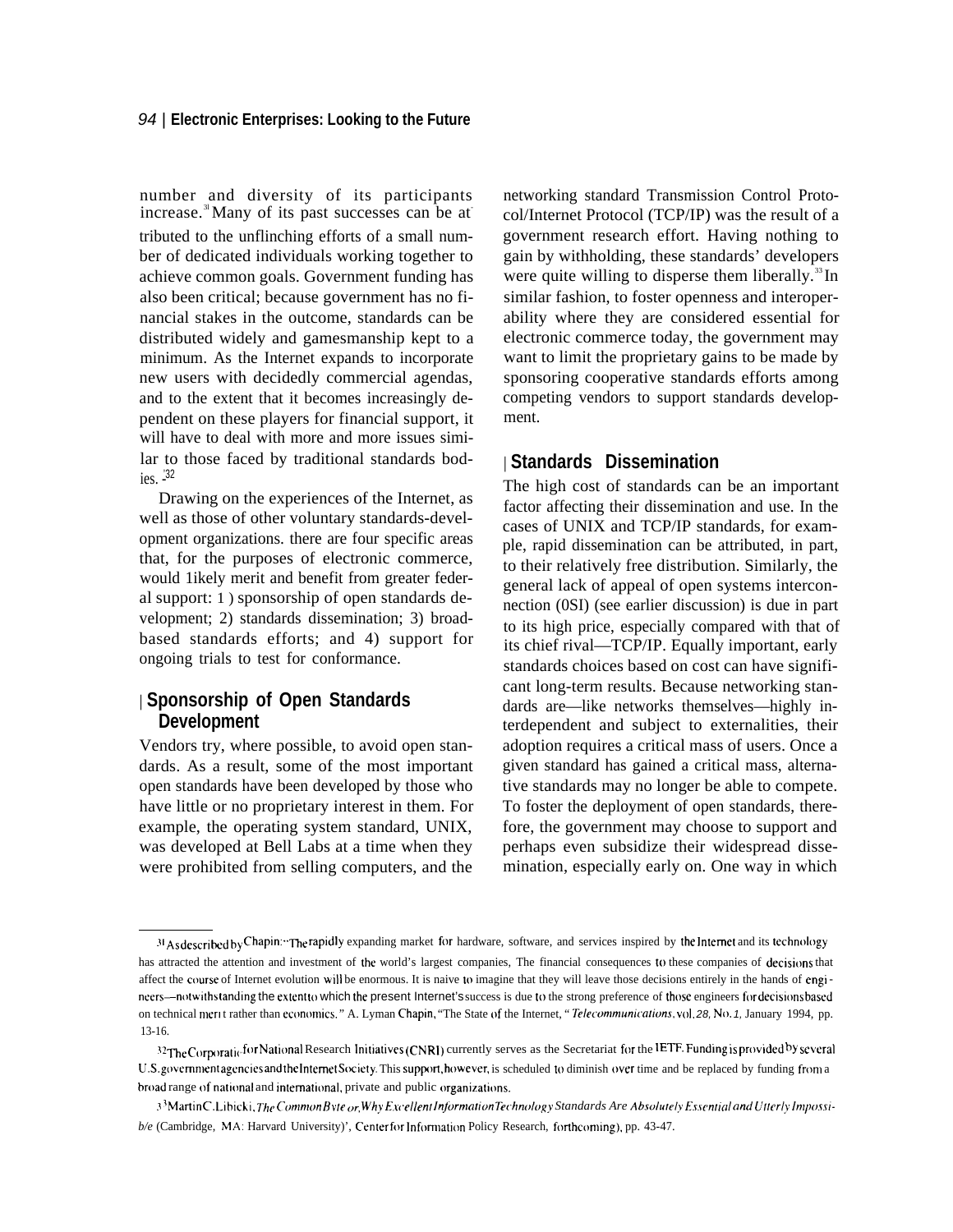the government might do this, for example, is to support standards dissemination online.

# | **Broad-Based Standards Efforts**

As a major user of networking technologies, the federal government can support efforts to foster open systems through the use of its market power. To be effective, however, the government must foster standards that havc a broad appeal. Although the government market is sufficient to ensure vendor support for a particular standard, it is not large enough to forestall and may in fact serve to perpetuate ) the emergence of two or more competing ones.<sup>34</sup> This lesson has particular relevance today in the case of the standard CALS (Continuous Acquisition and Life-Cycle Support ) (see figure 4-5 ). Care will be needed to ensure that CALS and related Department of Defense (DOD) standards efforts, which are designed primarily to sup port defense logistics and procurement, work in conjunction with broader based national efforts to develop standards for electron ic commerce.<sup>35</sup>

# | **Support for Ongoing Trials To Test for Conformance**

As Open Systems Interconnection (0SI ) and Integrated Services Digital Networks ( ISDN ) illustrate, the lack of interoperable products haS been a major factor in the delay of standards development and the adoption of open standards. Vendors hesitate to implement standards until there is an established market. and, even then, may differ significantly in how they implement them. In turn, users are unlikely to buy new products without some assurance that they will work together with



FIGURE 4-5: CALS<sup>1</sup> in the Context of the

<sup>1</sup>Continuous Acquisition and Life. Cycle Support.

As depicted in this figure, CALS can be viewed as an umbrella concept that embraces all process engineering standards. As such, if for ns an integral part of the information infrastructure that will support electronic commerce

SOURCE. Brian Kahin, J.F. Kennedy School of Government, Harvard University, 1994

other system complements. One way of dealing with this problem has been to establ ish consortia such as the Corporation for Open Systems (COS ) and X/open, which develop test suitcs and test vendor products for interoperability. While helpful, these efforts have not entirely solved the problem. The Internet experiences suggest another approach that might go even further to compress the

<sup>35</sup>The acronym CALS originally stood for Computer-Aided Acquisition and Logistic Support. The CALS program is somewhat at a loss inthe post-cold-war environment, with many of its vendors and supporters now looking to electronic commerce for a new raison d'etre. See, for a discussion, Andrew Jenks, "Digital Disintegration?" Washington Technology, June 24, 1993, pp. 23-30.

<sup>&</sup>lt;sup>34</sup>A comparison of the cases of COBOL (Common Business-Oriented Language) and ADA (After Date of Award of contract), both computer programming languages, can serve to illustrate the point. By using its procurement power, for example, the government helped to induce vendors to support COBOL as a computer language standard. Equally critical to this standard's fate, however, was the support COBOL received from business users, who found that it allowed them to work very efficiently with large data files. In contrast, when DOD standardized on ADA as a general purpose computer language, it did so on the basis of its own, relatively specific, criteria. Not surprisingly, although vendors and DOD contractors were forced to support ADA, few others followed suit. Instead, they continued to favor C, and its successor C++, which were more suitable for a broader range of computing purposes. See Libicki, op. cit., footnote 33, pp. 171-198.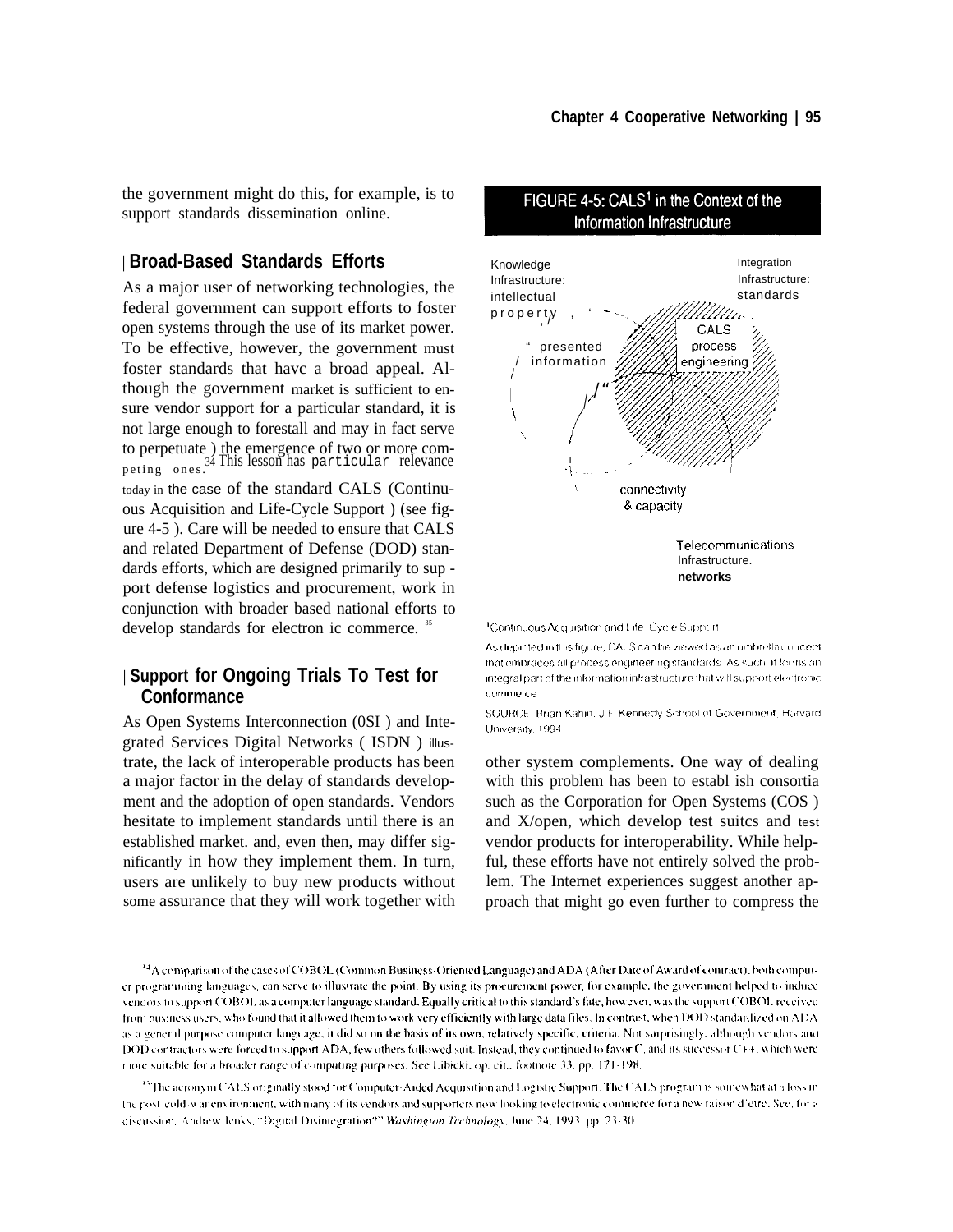#### 96 | **Electronic Enterprises: Looking to the Future**

**standards** process. Instead of performing tests only after products have been developed and standards implemented, vendors and users could work together to field-test standards as they are developed. In this way, standards can, themselves, be judged partially on the basis of how well they can be implemented to work with other parts of the network.<sup>36</sup>To generate such cooperative efforts, greater government leadership, as well as incentives (and possibly sanctions), will likely be required.

There are many in the U.S. standards community who would likely oppose any options that call for a major role for government in standards-setting. They contend that the private sector voluntary consensus processes work well as they are currently constituted. At hearings held in 1990 by NIST to determine whether the government should become more active in standards-setting, especially in the international arena, the response of those testifying was an emphatic "N0."<sup>37</sup>Government, they argued, should participate in standards-setting as a user, and contribute funding in proportion to these activities.

To narrowly cast the government in the role of "user" is, however, a mistake that could have serious consequences for the national economy. Participant users, who are essentially consumers of standards, are generally interested in the availability of standards and the particular form they take. And, as noted above, all too often the standards favored by one large user agency, such as DOD, conflict with the standards needs of other agencies and/or the nation as a whole. Moreover, the government has a stake in the outcome of the standards-setting process not only because it uses

standards, but because the government alone is responsible for ensuring the well-being of the nation's economy.

Networking standards are especially important from the national perspective. In a global, information-based economy, networking technologies provide a basis for productivity and economic growth. These technologies will provide the infrastructure for all economic activities. If networks fail to interconnect for lack of standards, the nation could suffer considerable economic loss. Although government may have a relatively small interest in the development of some product standards, its stake in standards for open systems and for ensuring interoperability is very high.

# **OPTION C: Provide Support for Cooperative Research and Development Efforts**

A strategy for the government to broker and support collaborative research for electronic commerce also merits consideration. Cooperative research facilitates technology transfer and allows vendors to share research and development costs, which continue to grow. **38 Cooperative** efforts can improve networking quality because interdependent components of a system can be developed jointly, which will ensure accountability. Government support for such research and development may also induce business to address technology problems that otherwise might not be addressed.

Technology consortia can be used to accomplish cooperative research.<sup>39</sup> The goal of these research consortia of businesses, universities, and

<sup>36</sup>One organizational model that might be followed, for example, is that of the High Performance Computing and Communications (HPCC) testbed program, which is described under option c, below.

<sup>37</sup>See Proceedings, National Institute for Standards and Technology, Public Hearings, "Improving U.S. Participation in International Standards Activities," Apr. 3, 1990.

<sup>38&</sup>lt;sub>OECD</sub>, Technology and the Economy: The Key Relationships (Paris, France: OECD, The Technology/Economy Program, 1992), p. 32; and David C. Mowery and Nathan Rosenberg, *Technology and the Pursuit of Economic Growth* (Cambridge, UK: Cambridge University Press, 1989), p. 21 3.

<sup>3%3.</sup> for a general discussion, Michelle K. Lee and Mavis K. Lee, "High Technology Consortia: A Panacea for America's Technological Competitiveness Problems?" *High Technology Law Journal, vol. 6, No. 2, 1991, pp.* 335-363.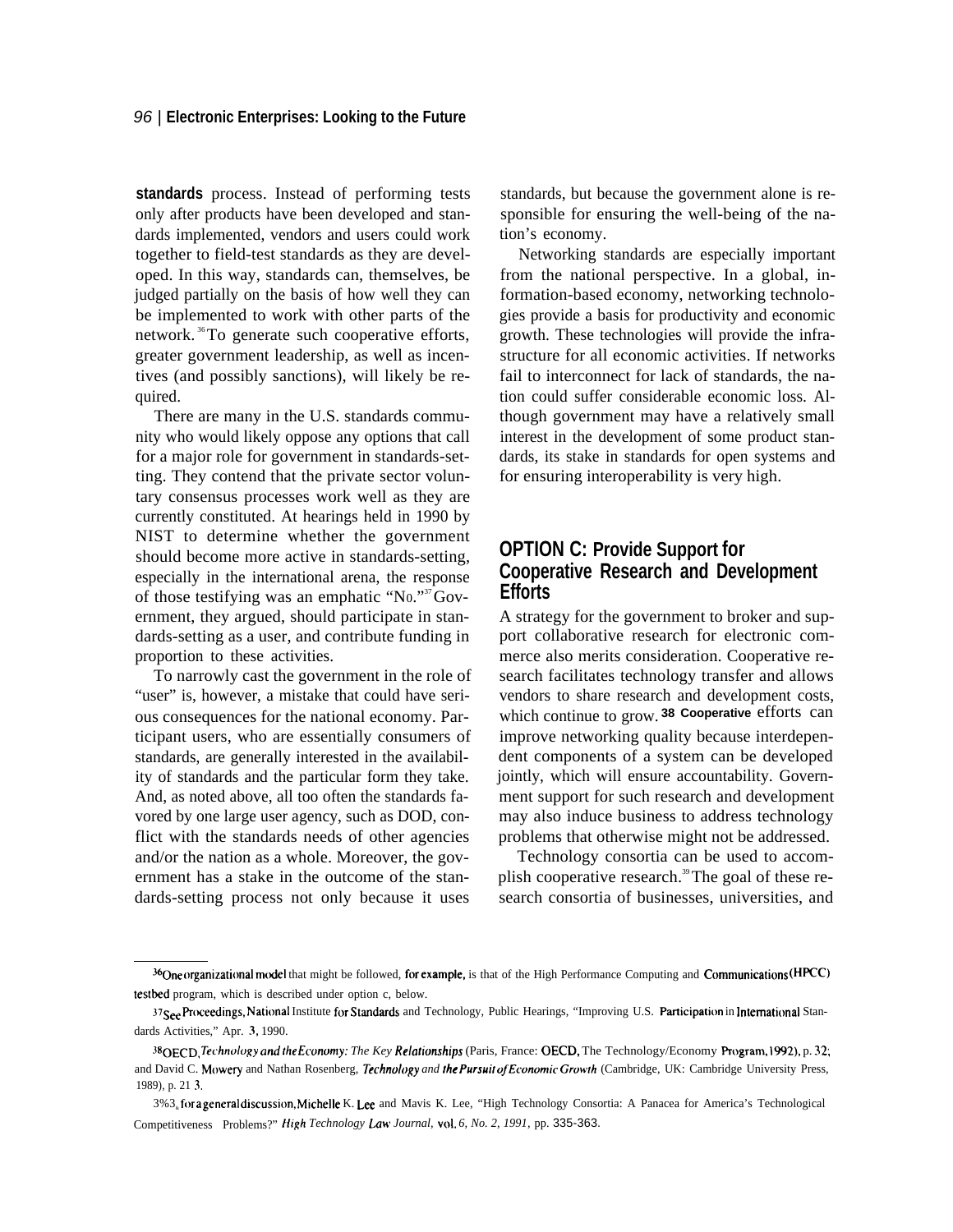government is to improve industry performance and U.S. competitiveness through technology transfer and cost-sharing. Taking advantage of a greatly relaxed antitrust environment, high technology research efforts have become more popular in the United States over the past several years. <sup>40</sup>The 1984 National Cooperative Research Act, which frees joint research ventures from many antitrust constraints, has reinforced this cooperative climate, $41$ 

One of the first, and by some accounts most successful, consortia to have been established is SEMATECH, a partnership between DOD (through ARPA) and 11 private semiconductor companies. who together account for about 75 percent of U.S. microelectronics manufacturing capacity. SEMATECH was created in 1987 to revive the U.S. semiconductor industry, which was losing out to the Japanese. <sup>42</sup> Viewing a healthy semiconductor industry as being critical to U.S. military efforts, DOD chose to partner with the industry in a joint venture, contributing approximately half of SEMATECH's funding.<sup>43</sup>

With the resurgence of the semiconductor industry, many look to SEMATECH as a model for other government/industry joint ventures.<sup>44</sup> A 1992 General Accounting Office evaluation, for example, praised SEMATECH's organizational structure, attributing the joint venture's success to the primary role cast for industry and the emphasis placed on industry needs. Although DOD helps to establish program objectives, SEMATECH's management and staff are drawn entirely from industry. 45 SEMATECH also received acclaim for its success in linking its program with the university research community and working jointly with equipment manufacturers.<sup>\*</sup>

Praise for SEMATECH has not been universal, however. Some analysts, for example, oppose such joint ventures in principle, Joint ventures, they contend, are not only subject to pork barrel

—

 $^{40}$ For one discussion of the impact of antitrust law and its impact on R & D and U.S. competitiveness, see Thomas M. Jorden and David J. Teece, "Innovation, Cooperation, and Antitrust Striking the Right Balance," High *Technology Law Journal, vol.1*, No.3, 1989.

 $41$ In accordance with this law, joint research and development ventures are no longer considered to be illegal per se. Moreover, so long as a consortium is registered, it will no longer be subject to treble damages. See Lee and Lee, op. cit., footnote 39; see also Donald K. Stockdale, Jr., "Antitrust and International Competitiveness: Is Encouraging production Joint Ventures Worth the Cost'?" *High Technology Law Journal*, vol. 7, No. 2, 1993, pp. 270-296.

<sup>&</sup>lt;sup>42</sup>The industry was, at the time, in very bad straits. When [he Japanese began to flood the American memory chip market *in* the mid- 1980s, many U.S, companies began to withdraw from the production of memory products. By 1987, Japan, selling chips below cost, completely dominated the world semiconductor market. Lee and Lee, op. cit., footnote 39, p. 346.

<sup>43</sup> Defense Department support for SEMATECH was critical. As Cohen and Nell point out: ". . . Sematech failed to win congressional approval as a Commerce Department activity, although in the next year it emerged successful (and unchanged) through DARPA as a national security imperative. DARPA supports a score of programs with immediate commercial applications; however, from 1987 to 1992, attempts to establish a civilian counterpart agency all failed." Linda Cohen and Roger Nell, "R & D Policy," Center For Economic Policy Research, No. 298, Stanford University, Stanford, CA, pp. 15-16,

<sup>44</sup> As Spencer and Grindley point out: "The establishment of SEMATECH has coincided with a resurgence in the U.S. semiconductor. In 1992, the U.S. won a larger share of the world market than Japan for the first time since 1985 and U.S. firms took the leading positions in both the semiconductor and equipment markets. Though much of this may be due to market dynamics beyond SEMATECH's influence, there seems to be widespread recognition that it has helped with some of the industry's problems. "William J. Spencer and Peter Grindley, "SEMATECH After Five Years: High Technology Consortia and U.S. Competitiveness," Cal ifornia Management Review, summer 1993, pp. 9-32.

<sup>&</sup>lt;sup>45</sup>U.S. General Accounting office, *SEMATECH's Technological Progress and Proposed R&D Program, GAO/RCED-92-223BR (Washlngton, DCU* S. Government printing Office, July 1992). For the White House's positive evaluation, see *Technology for America's Economic (;rcj)~th: A ,?'e\i Dirc(rlon 7i) llul/d Econormc Strength* (Washington, DC: White House Press Office, Feb. 22, 1993).

<sup>46</sup> Spencer and Grindley, op. cit., footnote 44.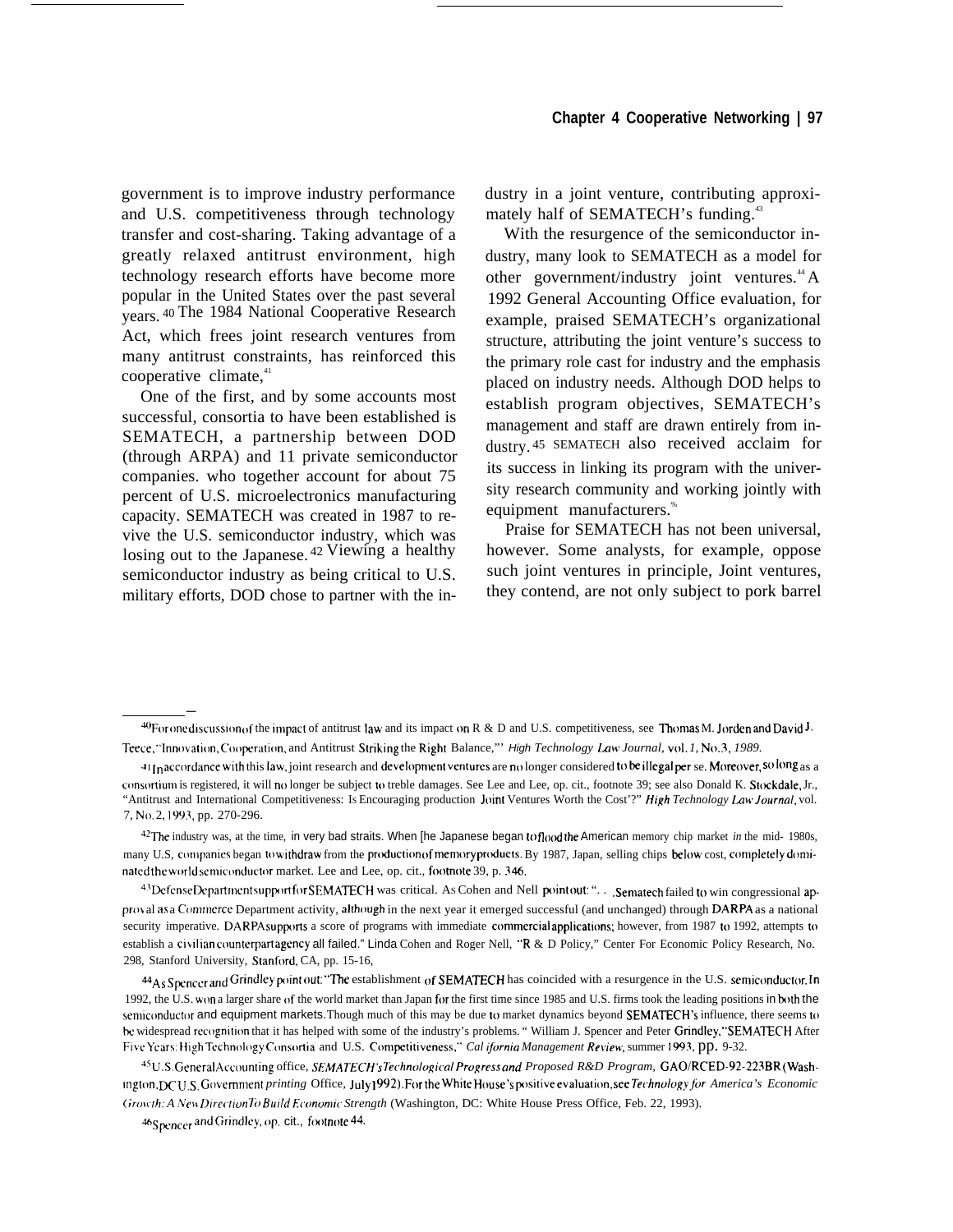#### 98 | **Electronic Enterprises: Looking to the Future**

politics; because they shield businesses from competition, they may actually inhibit innovation in the long run.<sup> $\text{17}$ </sup> Viewed from this perspective, the recent growth in the semiconductor industry should be attributed not to SEMATECH, but rather to a troubled Japanese economy and the poor investment choices made by the Japanese semiconductor industry. Equally important has been the rallying and aggressive competition of a number of small, innovative firms, many of which are not even associated with SEMATECH.<sup>48</sup>Others have criticized SEMATECH for its total emphasis on industrial needs. These critics are not opposed to joint ventures per se; rather they believe that such efforts, which are funded by taxpayers, should be related to broader social goals.<sup>49</sup>For example, they would urge that more attention be paid to meeting the needs of the environment, small businesses, and workers.<sup>50</sup>

These differing views of SEMATECH illustrate how difficult it is to generalize about the costs and benefits of cooperative research ventures. For example, consortia that are mission-oriented and designed to achieve a certain social goal will need to be evaluated by different criteria than those used to evaluate joint ventures that are designed to overcome market failures.

Judged on economic grounds alone, joint ventures can be said to be beneficial when the social rate of return on investment exceeds the private rate of return, giving rise to knowledge "spillovers." These spillovers can be significant in the case of R & D expenditures, since research and development results—like information itself—are inherent] y leaky. Thus, they cannot be full y appropriated by the original investor, but are available for use by others. <sup>51</sup> Th<sub>e</sub> magnitude of these *spill*overs will vary depending on the industry, the structure of markets, and the rules governing intellectual property rights. Generally speaking, knowledge spillovers are like] y to be greater to the extent that participation is broadbased, markets are competitive, and intellectual property rights are not too constraining. $52$  organizing joint ventures to maximize spillovers may be difficult, however, since industry will be incl ined to support such efforts only when they can increase their return on investments in innovation. $\delta$ 

<sup>47</sup>See for instance, Cohen and Noll, op. cit., footnote 43; Murray Weidenbaum, "A New Technology Policy for the United States," Execu*fi~'e Spee("hes,* June-July 1993; and Richard R. Nelson, Mert(m J. Peck, and E. D. Kolachek, *Technology. E(onomtc <jrowth, and Public Policy* (Washington, DC: Brookings Institution, 1967).

<sup>48</sup> See, for example, testimony of T.J. Rodgers, "The American Semiconductor Industry: Winners or Whiners." in U.S. Congress, Legislation Concerning Production Joint Ventures, Hearings before the Subcommittee on Antitrust, Monopolies and Business Rights of the Senate C(mm~ittee (m the Judiciary, 101st Congress, 2d Session. See also Michael Marks, "Industrial Policy at Work. . .or True Grit'?" *Technology Trans/er Business,* summer 1993, pp. 29-33.

<sup>49</sup>See Tracy Cohen, "A Model—But What Kind'?" *Technology Ret'iew',* January 1993, pp. 16-18.

<sup>50</sup>Ibid.

<sup>51</sup> Thus as Mansfield and his associates point out, even in cases when social returns are very high, the private returns may be solow 'hat 'he firm would not likely have made the original investment with the advantage of hindsight. See E. Mansfield, J. Rapport, A. Romeo, S. Wagner and G. Beardsley, "Social and Private Rates of Return from Industrial Innovations," *Quarterly Journal of Economics, vol.* 77, No. 2; and E. Mansfield, "How Rapidly Does New Industrial Technology Leak Out'?" *Journal of Industrial Economics*, December 1985. See also R.R. Nelson, "The Simple Economic Basis of Scientific Research,' 'Journa/ *ofPo/ilica/ Economy, 1959,* pp. 297-306; and K.J.K. Arrow, ''Economic Welfare and the Allocation of Resources for Invention," Universities-National Bureau Committee for Economic Research, The *Rate and Direction of Inventive Activity* (Princeton, NJ: Princeton University Press, 1%2).

<sup>&#</sup>x27;20ECD, op. cit., footnote 38, pp. 61-63.

<sup>53</sup>See Cohen and No] I who point out. "Our most important conclusions are that RJVS (Research Joint Ventures) are not a generally appl icable panacea for curing problems of international competitiveness, and that, in particular, RJVS can be expected to enhance innovation (rely under certain cond it ions. Moreover, because these conditions usual ly make RJVS unattractive either to firms in the industry or to the government. we see a very limited useful role for them in United States R & D policy. " Op. cit., footnote 43, p. 27. See also Linda R. Cohen and Roger G. Noll, "Privatizing Public Research: The New Competitive Strategy," Scientific American, forthcoming.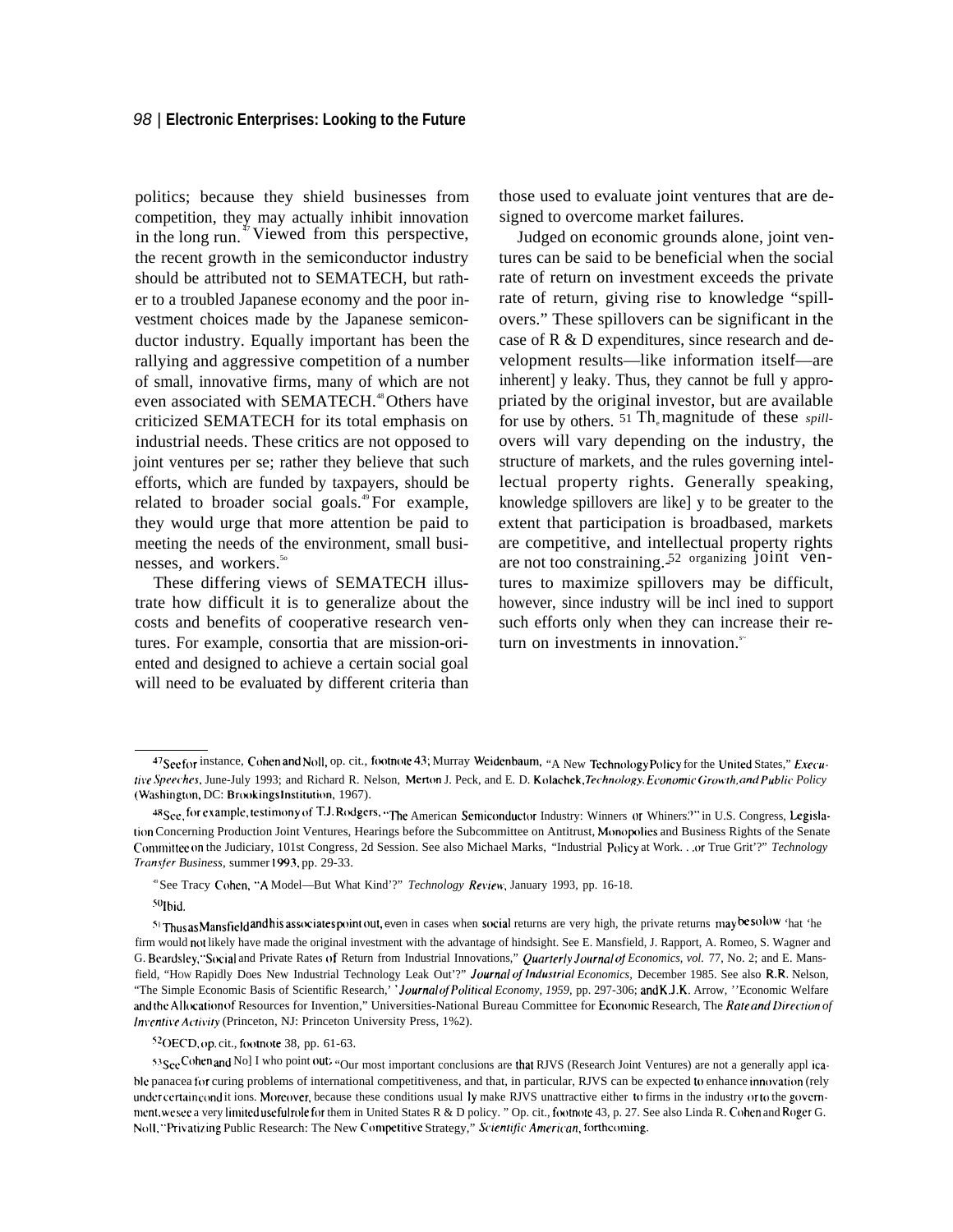One program that has struck a workable balance between public and private returns is the High Performance Computing and Communications Program (HPCC).<sup>54</sup>The HPCC program is a multiagency project that supports research on advanced supercomputers, software, and net-Works.<sup>55</sup> Although its major focus is on technology, the HPCC program was designed, in part, to address the "Grand Challenges:" science and engineering problems in climate change, chemistry, and other areas that can only be solved with the use of powerful computer systems.<sup>56</sup>

Cooperation with industry and universities is also an integral part of the HPCC Program. It is being conducted at six testbeds, using high-speed fiber optics to link three or four sites—universities, industry laboratories, supercomputer centers, and federal laboratories. Administered and funded for 3 years by the National Science Foundation (NSF) and the Advanced Research Projects Agency (ARPA) under a cooperative agreement with the Corporation for National Research Initiatives (CNRI), the testbed teams are responsible for demonstrating emerging highspeed network technologies and identifying and investigating outstanding research questions relating to them. $57$ 

This kind of program has a number of benefits. Federal funding has helped to leverage industry support even though the research is not always directl y related to commercial needs.58 Virtually the entire cost of building the networks has been borne by industry participants in the form of contributions of transmission capacity, prototype switches, and research personnel .59 Industry's expertise is critical to the development of many of the components needed for high-speed network research. The fabrication of these components is extremely complex, requiring customized integrated circuits and high-speed circuit design. An equally valuable aspect of the program is its interdisciplinary and interorganizational design. Each research group, for example, involves both network and applications researchers. The applications researchers have experience with supercomputers, visualization, and graphics in a variety of scientific disciplines. Network researchers draw on their expertise with switches, transmission equipment, protocols, signal processing. and computer architecture. Working together, these scientists and engineers not only promote technology transfer, but also improve overall network design and performance.

The federal Digital Library Initiative is similarly structured to assure both a broad range of participants and support for different agency needs. Administered through NSF in conjunction with NASA and ARPA, this program will fund research, prototyping, and testbed activities in support of digital libraries. Approximately six grants will be awarded, each totaling up to \$1.2 million and lasting for up to 4 years. Research areas in-

<sup>54</sup>This discussion draws from U.S. Congress, Office of Technology Assessment, *Advanced NetworkTechnology*, OTA-BP-TCT-101 (Washington, DC: U.S. Government Printing Office, June 1993).

<sup>55</sup> High-Performance Computing Act of 1991 (HPCA), Public Law 102-194, Sec. 102 (a).

<sup>56</sup>As one of its four basic components, network research receives approximately 15 percent of the \$ lbillion annual program budget. Office of Science and Technology Policy (OSTP), "'Grand Challenges 1993: High Performance Computing and Communications," 1992.

 $^{57}$ The principals of CNRI, a nonprofit organization, played significant roles in the development of both the ARPANET and the Internet. CNRI Is responsible for organizing the testbeds and coordinating their progress.

<sup>58</sup> Much of the research, for example, centers on higher bandwidth and more specialized applications than are expected to have near-term commercial significance for the tclecommunications industry. industry planning is oriented more toward medium-bandwidth multimedia applications---applications that require more bandwidth than can be supported by current networks, but significantly less than the gigabit/second rates required by the supercomputer community. For example, the telecommunications industry ATM-based Broadband Integrated Services Digital Network (B-ISDN) standard envisions 155 megabit/second channels to each customer in the near term. Furthermore, many of the interesting issues related to the operation of fast packet networks can be studied with lowerbandwidthnetworks, although a few problems may only become apparent at gigibit second speeds. See OTA, op. cit., footnote 54.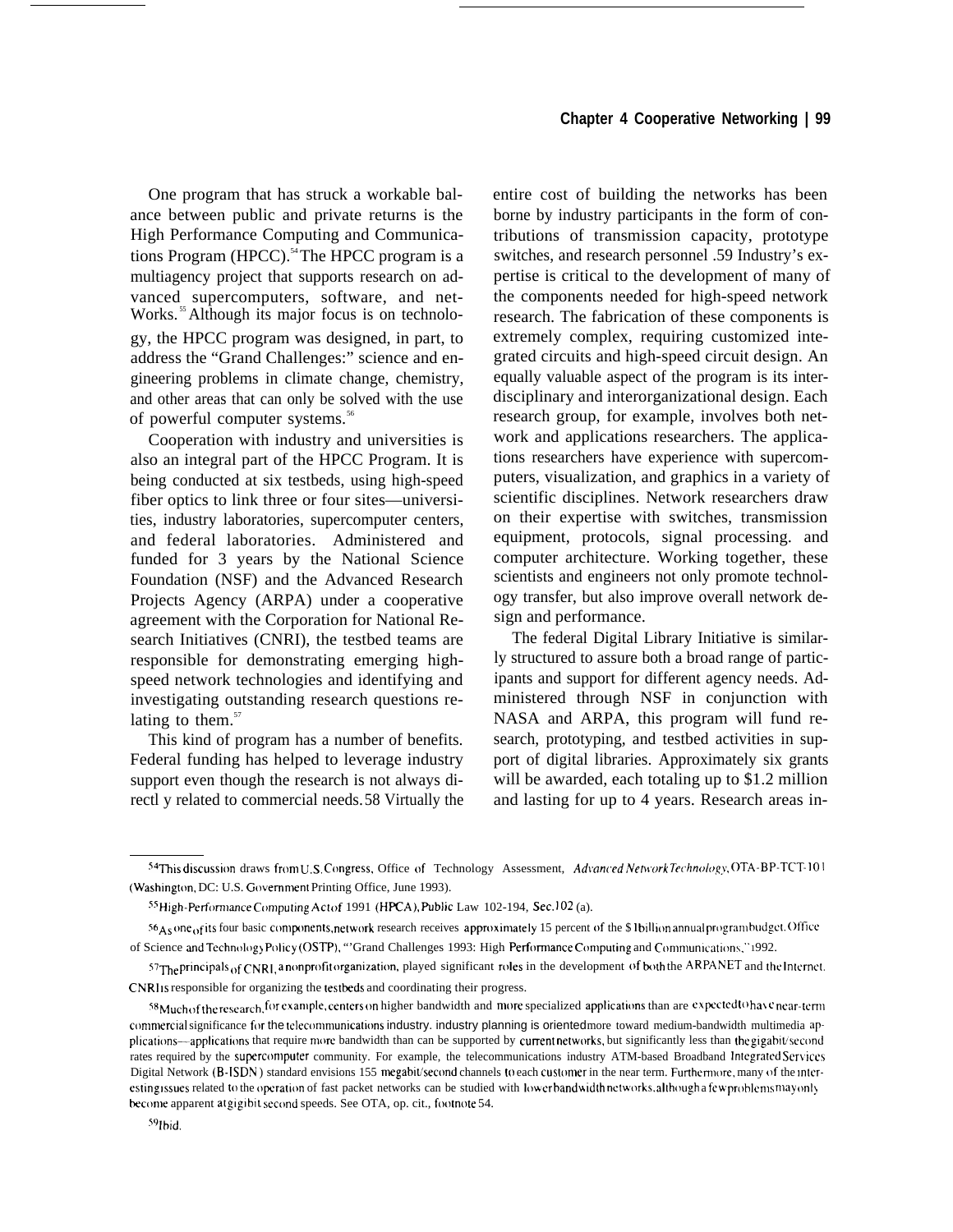elude data capturing and formatting; advanced software and algorithms for browsing, searching, filtering, abstracting, and summarizing; and the utilization of nationally and globally distributed  $databases.$   $\degree$ To qualify for funding, applicants must contribute at least 25 percent of the project costs, and they are required to allow participation of all stakeholders. These key players might include, for example: 1 ) client groups (e.g., specific research communities or other users); 2) commercial enterprises that would be involved in the commercialization of a digital library system (e.g., publishers, software houses, stock exchanges, equipment manufacturers, and communication companies); 3) archival establishments, either private or governmental (e.g., libraries, data repositories, clearinghouses, and government or private information or data services); and 4) relevant computer and other science and engineering research groups (e.g., academic departments, supercomputer centers, and industrial laboratories) .61

Because government-sponsored joint ventures often require an industry initiative as well as matching funds, large businesses and large-scale projects have been the major beneficiaries to date. <sup>62</sup>Large businesses generally have greater economic, technological, and scientific resources, which are essential for  $R&D$ .<sup>63</sup> Equally important, they are likely to have the necessary contacts and networking skills needed to assemble research coalitions. In addition, the larger the project and the more prominent the participants, the greater the chances that it will gain adequate political support.<sup>64</sup>

If small and medium-sized businesses are to share the benefits of cooperative research ventures, government may have to become more active on their behalf. Because innovation and technology transfer entail learning by doing, using, and interacting, these businesses can only gain the full benefits of research and development if they participate in the process.<sup>65</sup> However, to become actively involved, they will need help identifying joint problems, developing smallbusiness networks, developing proposals, and providing up-front financial support.<sup>66</sup> Although requiring a more proactive federal role, such programs can have a high payoff because small businesses are generally more innovative than large firms. <sup>67</sup>Because small businesses are numerous

65 A<sub>S</sub> Rosenberg and Mowery Point out, 'The fruits of research do not consist solely of information that can be utilized by others at minima cost for innovation, transferring and exploiting the technical and scientific information that is necessary for innovation constitute a costly process that itself is knowledge intensive." Mowery and Rosenberg, op. cit., footnote 38. See also, OECD, op. cit., footnote 38, pp. 17, 27; and S.J. Kline and N. Rosenberg, "An Overview of Innovation, " in National Academy of Engineering, *The Positive Sum Strategy: Harnessing Technology for Economic Growth* (Washington, DC: The National Academy Press, 1986).

66As described  $b_y R_{\omega} i_{\omega}$  "[Matching.fund partnerships between government and industry]. can be a considerable burden to smaller companies, particularly since indirect costs associated with the programs cannot be laid off against program funding. That means many small companies have to find partners before they can apply for federal funding in these programs or not apply at all." Op. cit., footnote 62, p. 38.

 $67$ Small companies, for example, have been found to account for a disproportionate share of significant inventions, and their rate of innovation per employee is two and one-half times greater than in large firms. See "SBIR Accolades," *Technology Transfer Business*, winter 1994, p. 6.

<sup>~</sup>Digila]Library ]ni[ia[ive, FY 1994, NSF 93-141.

 $6$ <sup>1</sup>Ibid.

<sup>&</sup>lt;sup>a</sup>Brian Robinson, "promises, Promises: Clinton and the Technology Programs He Now Fosters," *Technology Transfer Business*, winter 1994, pp. 35-38.

 $63_A$ <sub>S</sub>the OECD has pointed out: "Firms below a certain size cannot bear the cost of an R&D team. The critical size has been calculated to be on the order of one thousand employees in low technology industries, and 100 employees for high technology using simple indicators such as the share of turnover devoted to R&D activities, and the average cost of an industrial researcher. . . " OECD, op. cit., footnote 38, p. 27.

<sup>&</sup>lt;sup>64</sup>Explaining some of th<sub>e</sub>allure of large-scale projects, Cohen and Nell point out, for example: "Larger, more concentrated projects exhibit a form of political economies of scale. A large project not only will provide visible economic benefits to a large number of citizens in a community, but will come about through a visible political process in which the role of political representatives will be easy to observe. In contrast, small grants are not likely to receive any public attention, and are not likely to have been influenced much by elected politicians, so that the local community is not likely to base political support on whether it receives them." Op. cit., footnote 43, pp. 24-25.